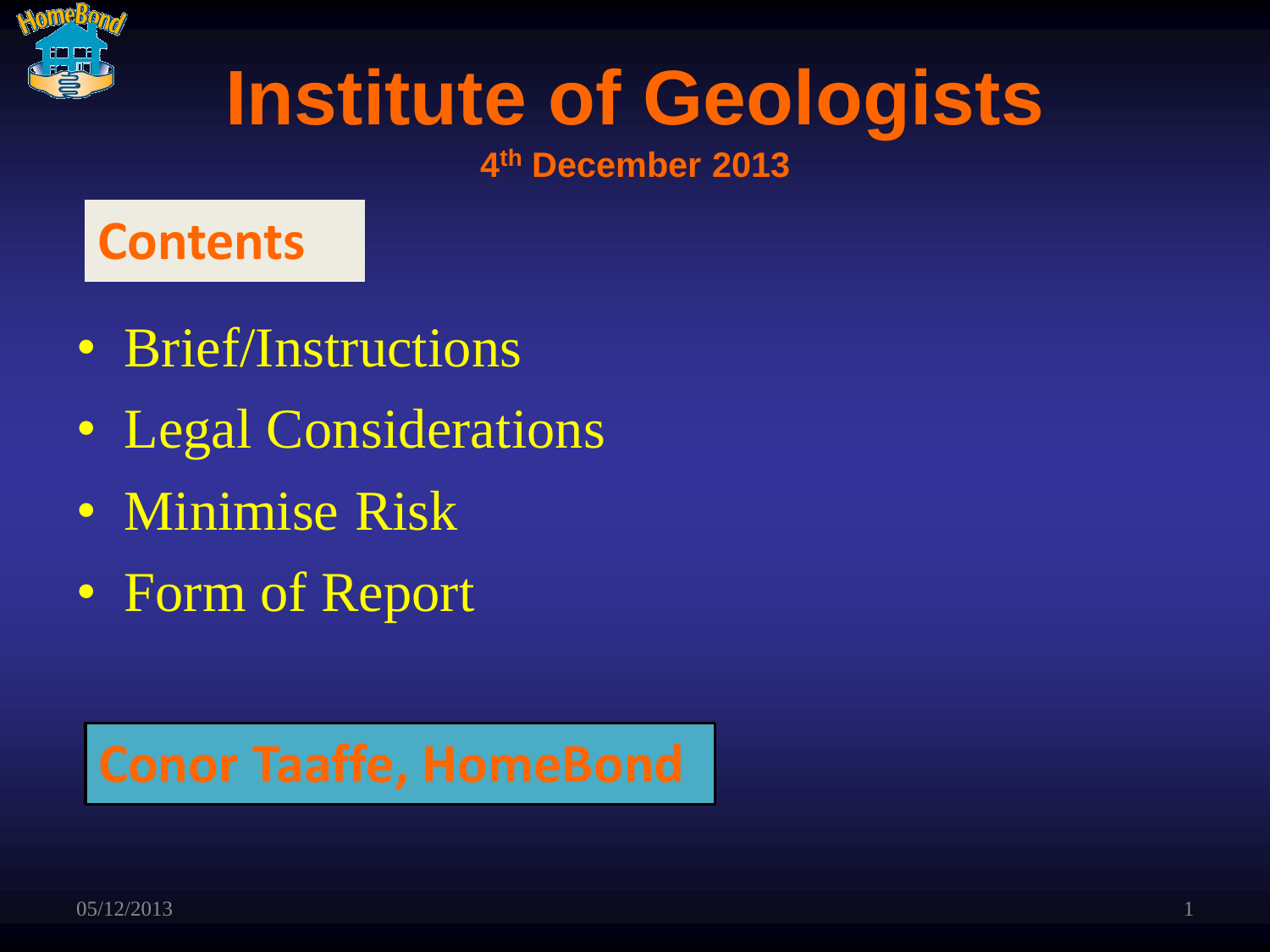

### Brief/Instructions

- It is essential to understand what the client requires and for what purpose they require your services?
- Following the initial brief it is up to the professional to determine and advise the client on the type of service being provided, the report to be produced and if they can provide the full service required.
- $\frac{1}{2}$ <sub>05/</sub> $\frac{1}{2}$ <sub>2</sub>  $\frac{1}{2}$ <sup>3</sup>  $\frac{1}{2}$   $\frac{1}{2}$   $\frac{1}{2}$   $\frac{1}{2}$   $\frac{1}{2}$   $\frac{1}{2}$   $\frac{1}{2}$   $\frac{1}{2}$   $\frac{1}{2}$   $\frac{1}{2}$   $\frac{1}{2}$   $\frac{1}{2}$   $\frac{1}{2}$   $\frac{1}{2}$   $\frac{1}{2}$   $\frac{1}{2}$   $\frac{1}{2}$   $\frac{1}{2}$  • The professional must clearly communicate to the client what they are proposing to do and the conditions of engagement before commencing any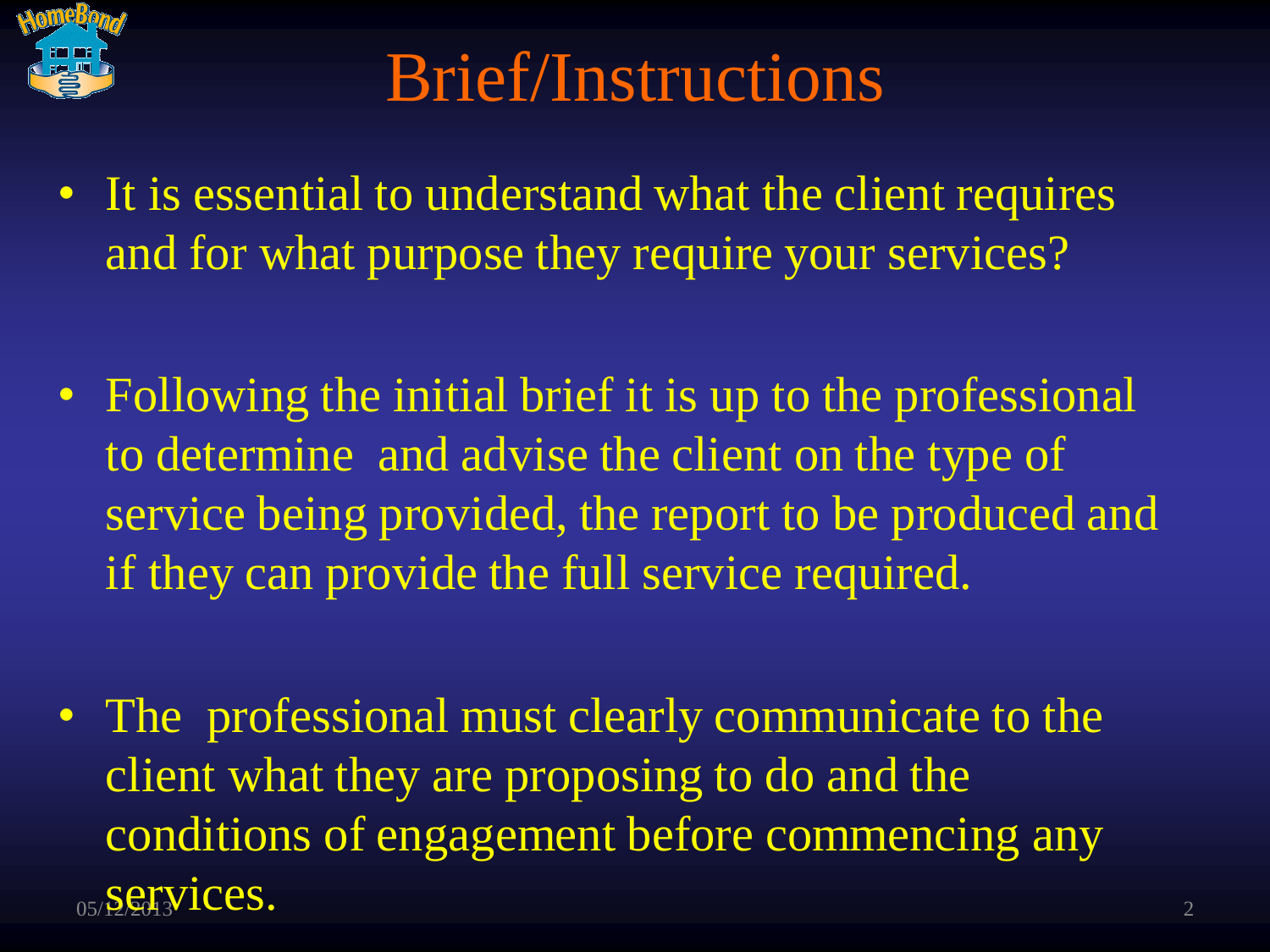

### Understanding the brief

- The public in general consider that a **"report"** will always satisfy their needs when it comes to building defects related inspections and reports.
- It is essential that the professional produces the report which meets the requirements of the client brief. This may not always happen as the client or the professional did not fully understand the purpose of the report and therefore the clients expectations may not be achieved.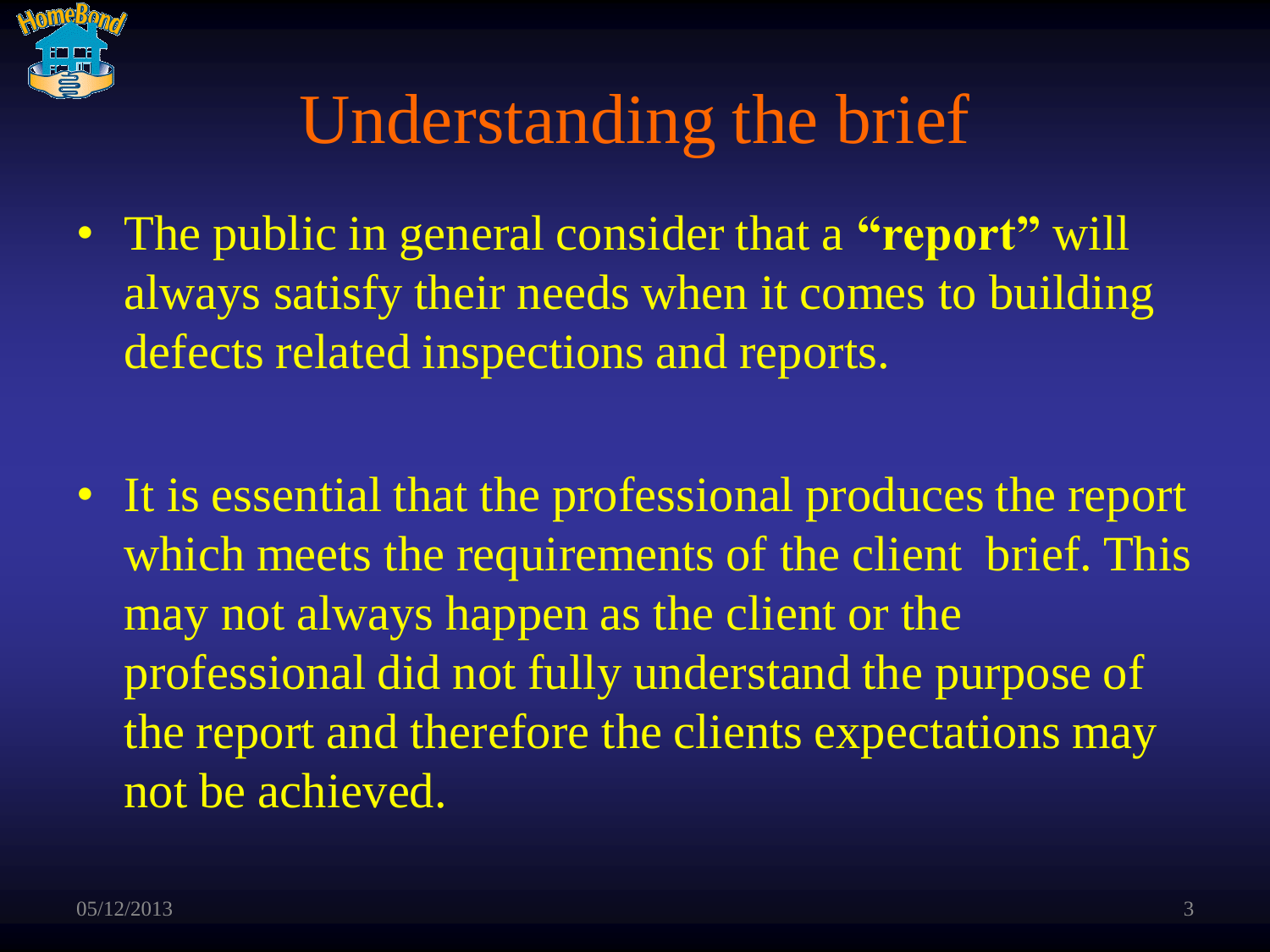

### Preliminary Matters

- What does the client want?
- What does the client need?
- Am I qualified to carry out the brief?
- Have I the experience/expertise required?
- Will I require advice from other professionals?
- Do I have the equipment to carry out the proper investigation?
- Am I insured to carry out the brief?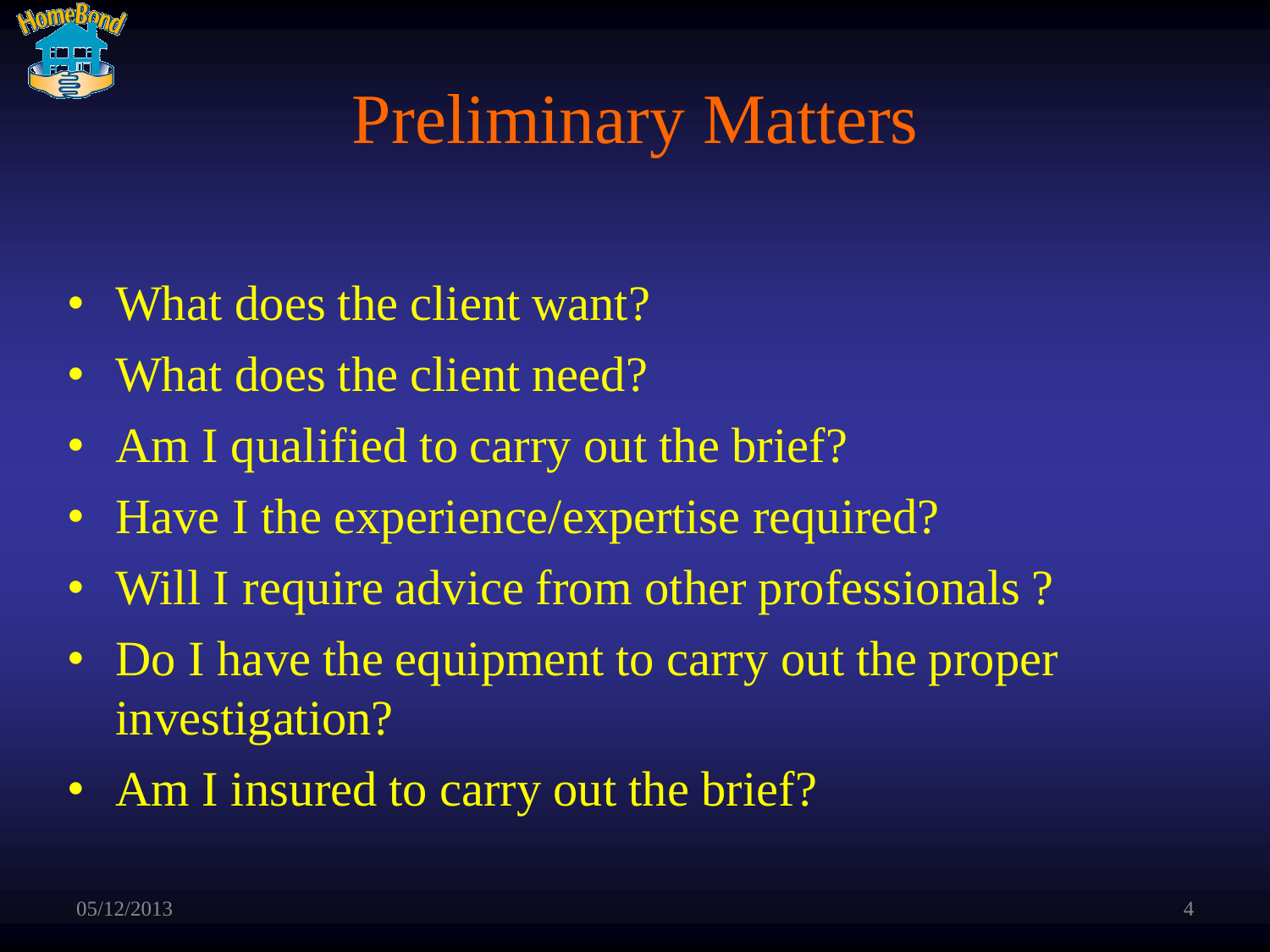

### IGI Code of Conduct

- A member will not give a professional opinion, make a report, or give legal testimony without being as thoroughly informed as might reasonably be expected considering the purpose for which the opinion, report, or testimony is desired, and the degree of completeness of information upon which it is based should be made clear.
- Any member violating any of the applicable standards prescribed in this Code shall be subject to discipline as provided for by the Articles of Association of the Institute of Geologists of Ireland Limited.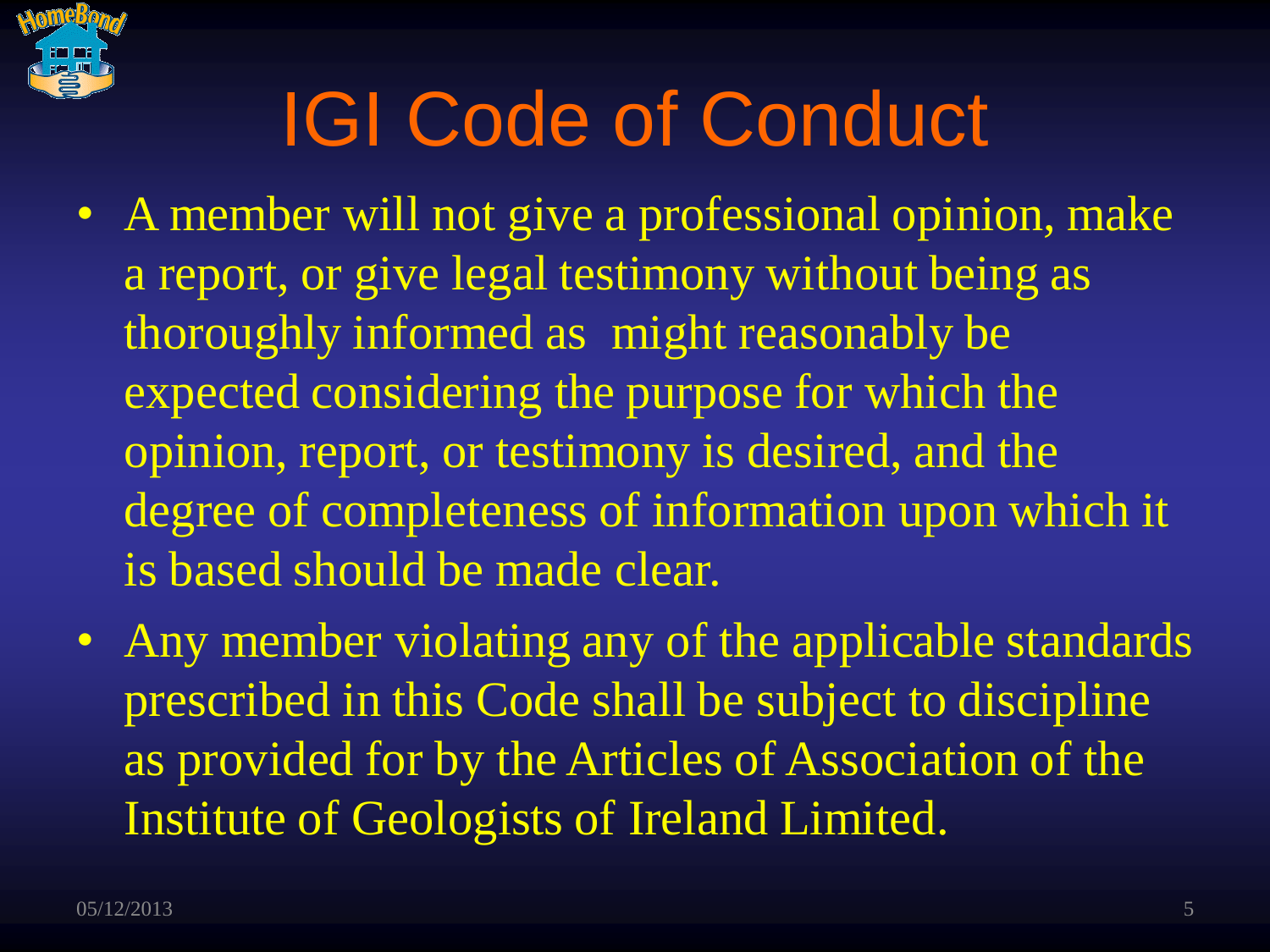

#### Insurances

- Ensure Professional Indemnity insurance policy covers the services to be provided and the work of sub-consultants
- Ensure adequate insurance limit for services provided
- Claims made basis yearly premium must be paid
- Retained excess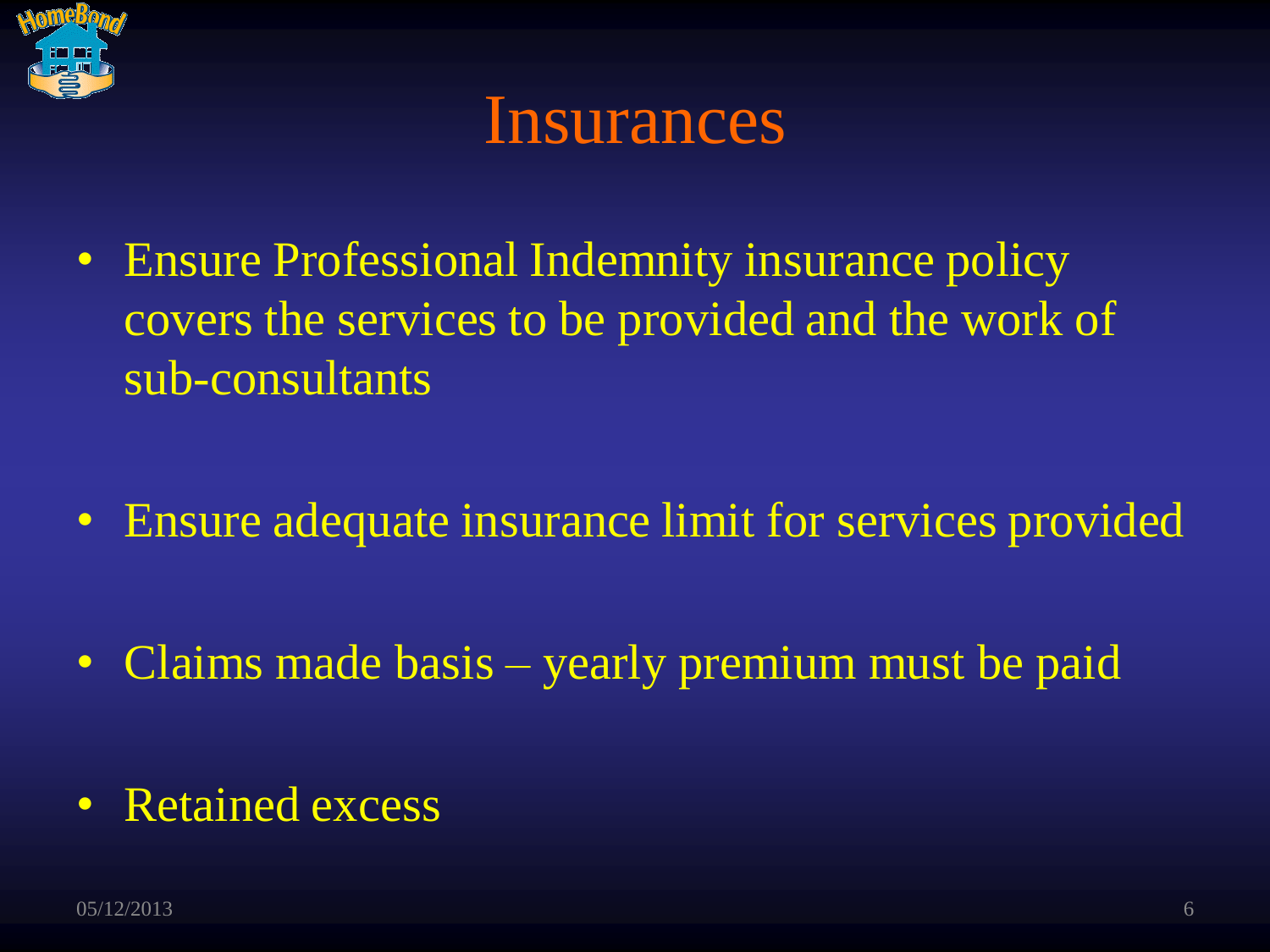

### Type of Report

### • *Investigation, Appraisal or Assessment - I.S. 398-1 (2013)*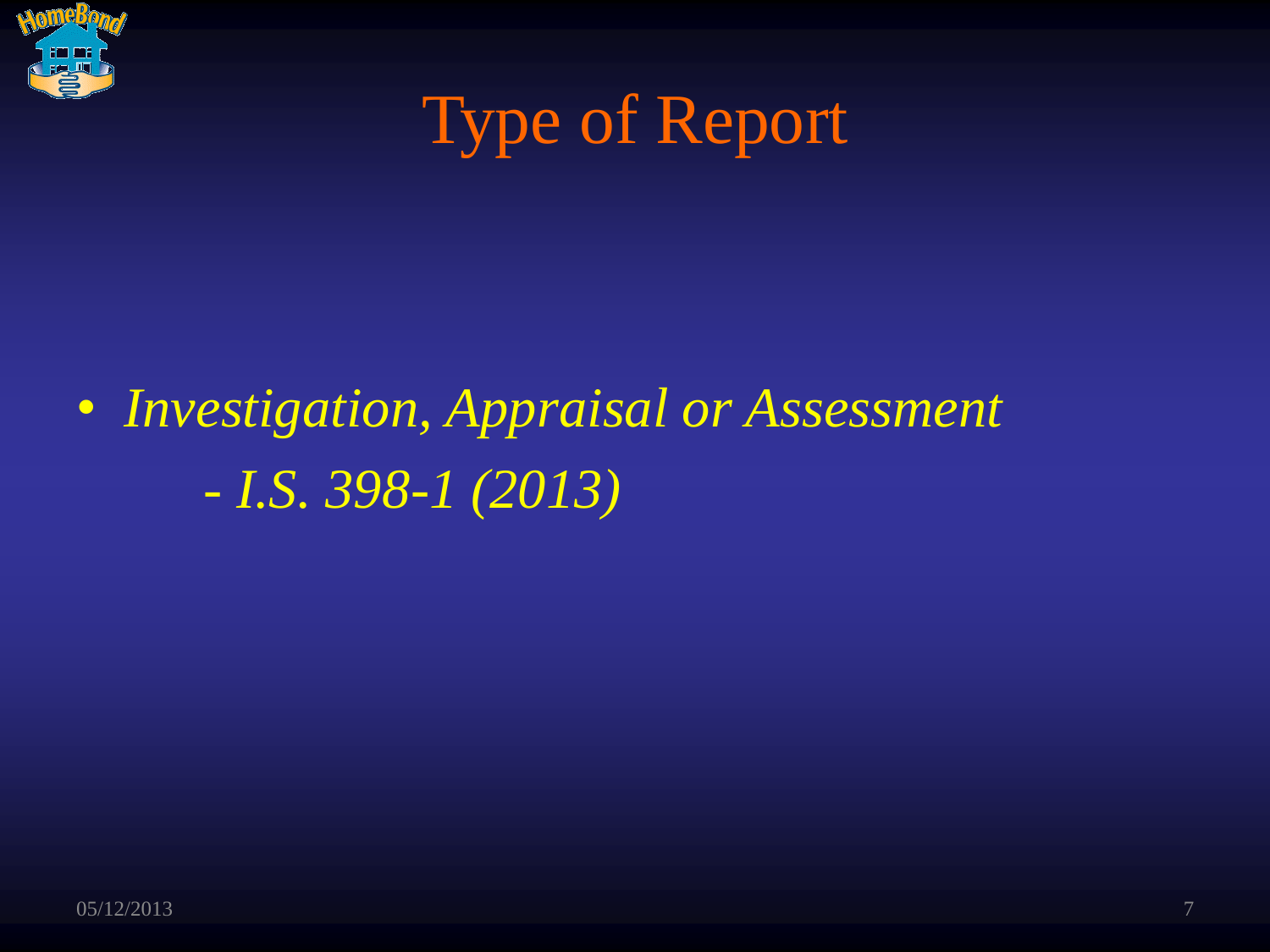

### Recipients

- It is important to remember who could be a reading the report
	- Client
	- Claims Adjuster
	- Legal Professionals
	- Technical experts
	- Judge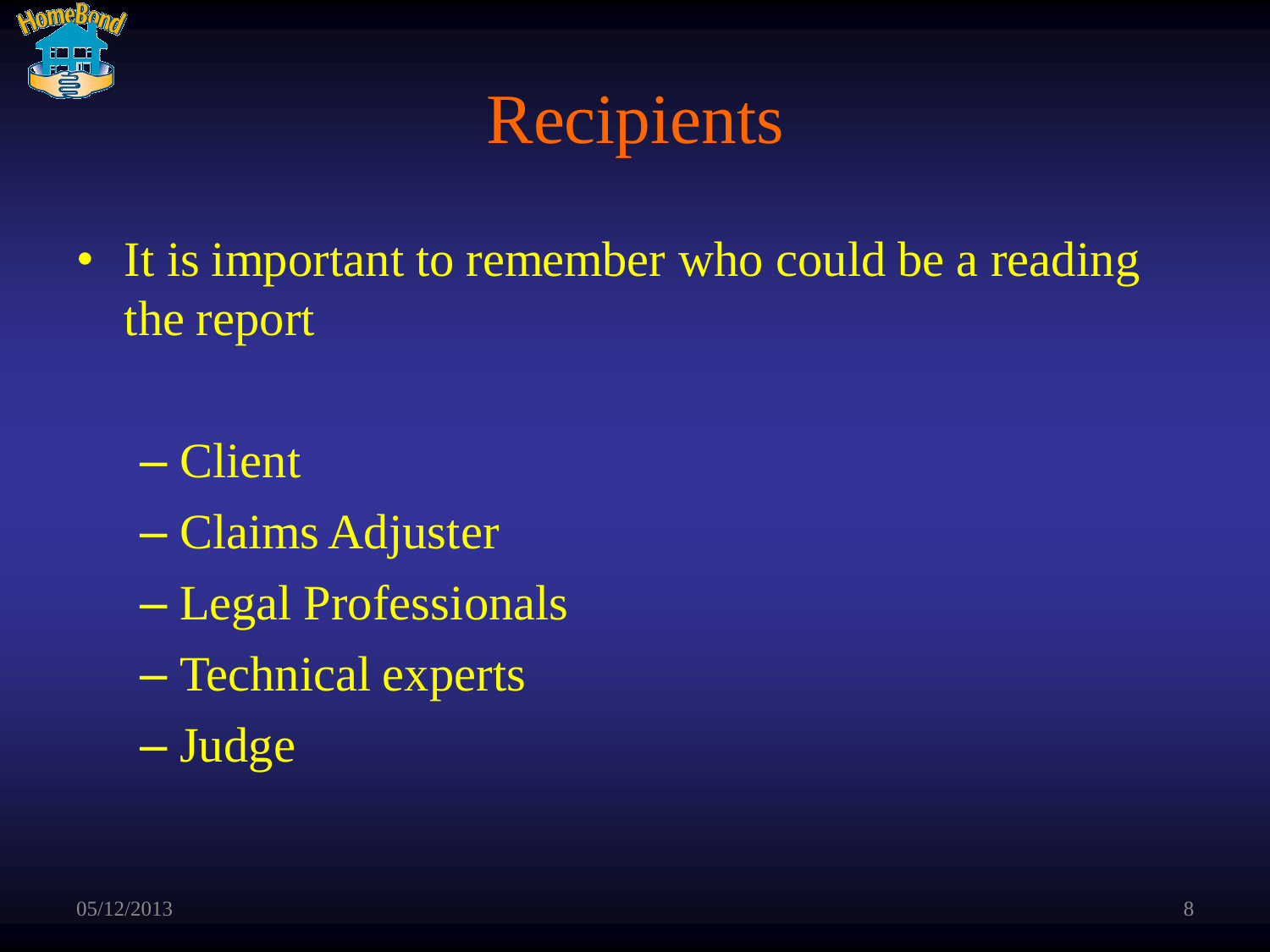

### Recording Methods

- Long hand time consuming
- Dictaphone slow transcription process
- Site prepared sketches preferred by most
- Pre-printed form/checklist advance preparation
- On-site computer absence of site notes
- Hand held device (PDA) custom design
- Retention of records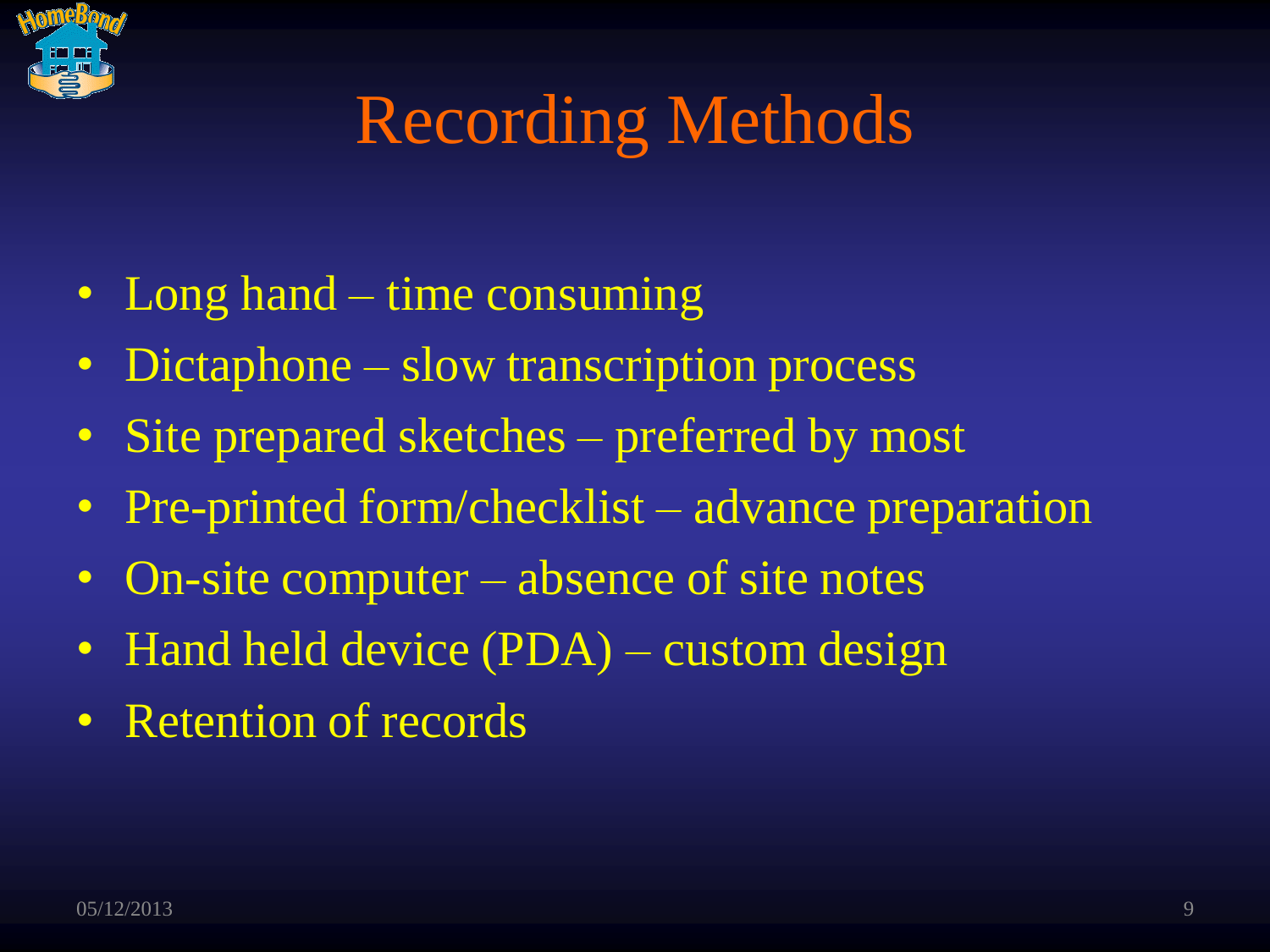

### Knowledge and Skills Required

- Knowledge of standards products, practice
- Familiarity with intrusive investigation techniques
- Knowledge of materials testing methods and protocols
- Skills in information analysis and report writing
- Ability to defend findings in court proceedings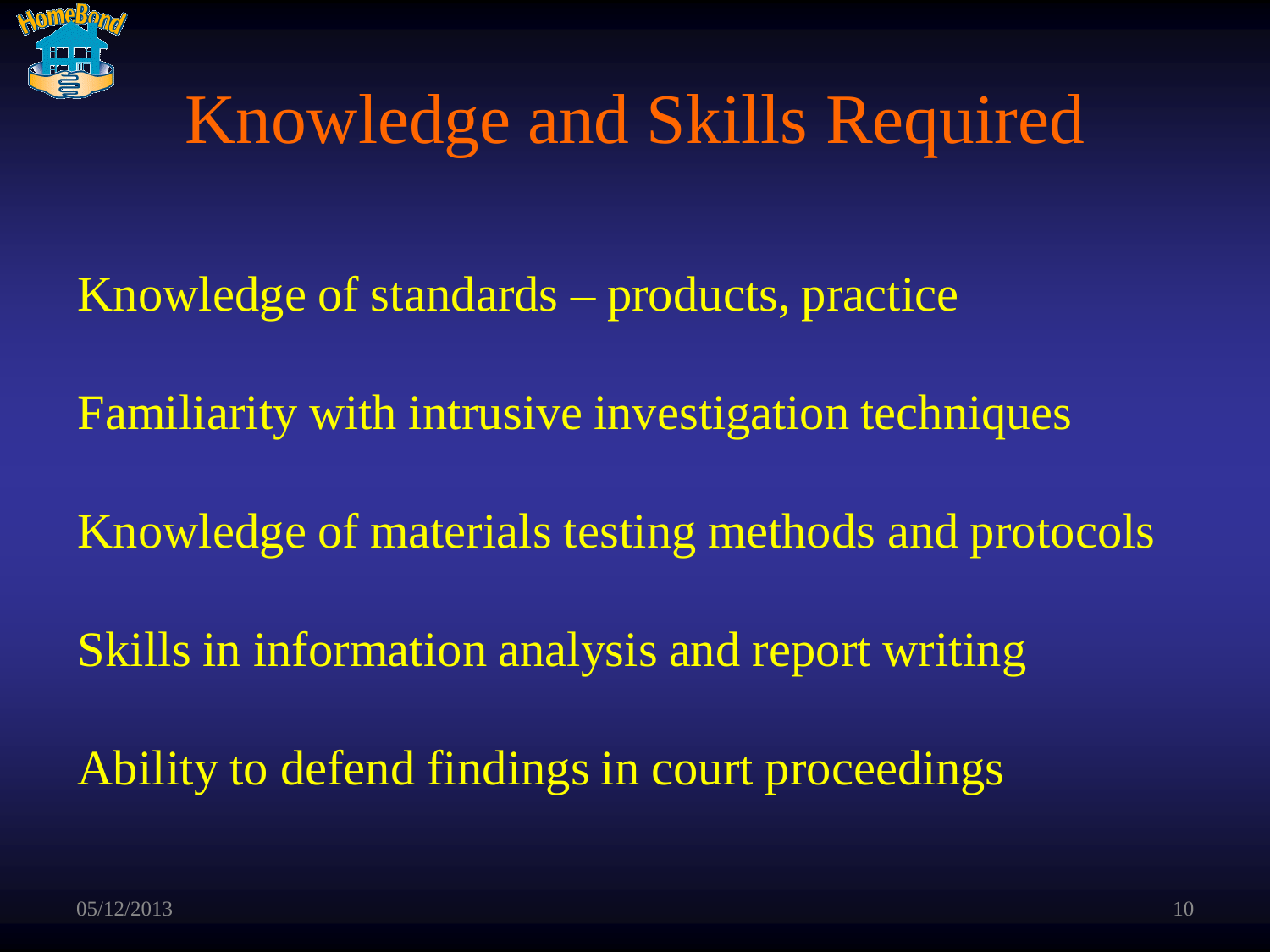

### Legal Considerations

- Negligence (duty of care)
- Breach of Contract
- Breach of Statute
- Rules of Evidence
- Discovery
- Cross-Examination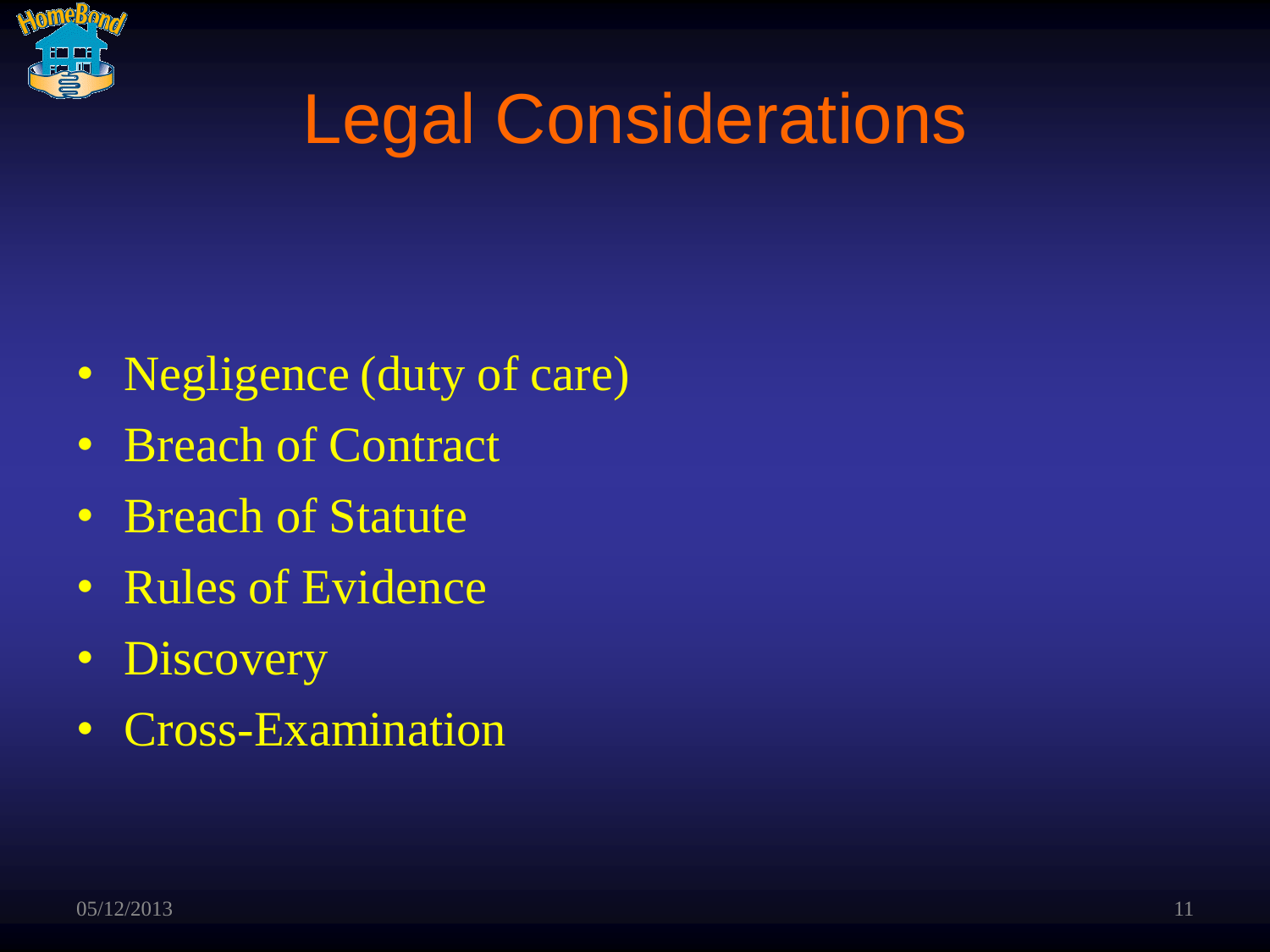

### **Statute**

- Sale of Goods and Supply of Services Act 1980
	- − Necessary skills to render service
	- − Due skill care and diligence
- Statute of Limitations
- Companies Act
- Consumer Protection Act 2007
- Health & Safety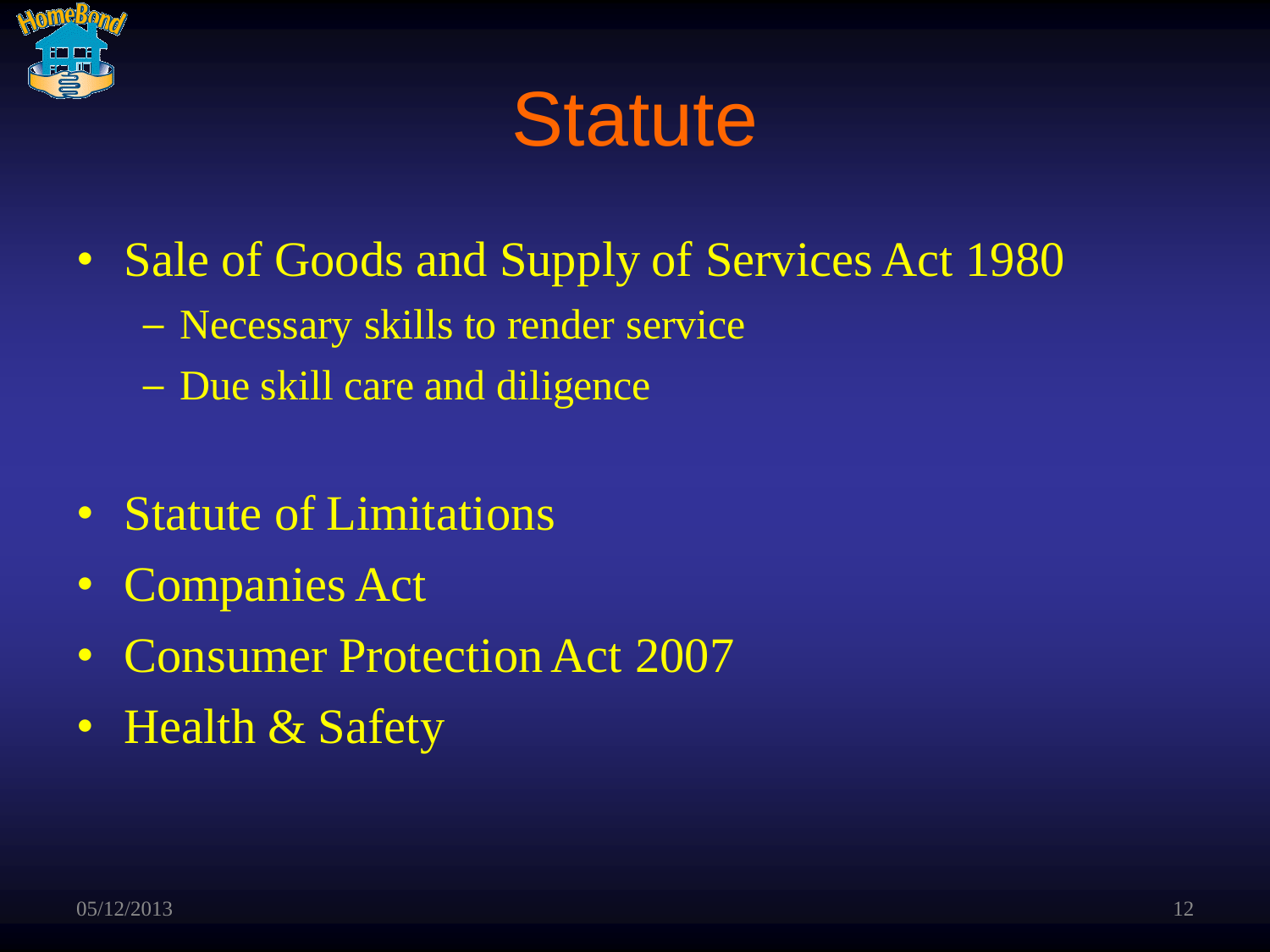

### Expert Witness

- Expert witnesses are appointed by the parties, and a judge may direct them to consult with each other with a view to agreeing evidence and consider any matter that the judge may direct them to consider
- Duty to the Court to provide objective unbiased opinion in relation to matters within expertise
- Should not omit to consider material facts which could detract from his concluded opinion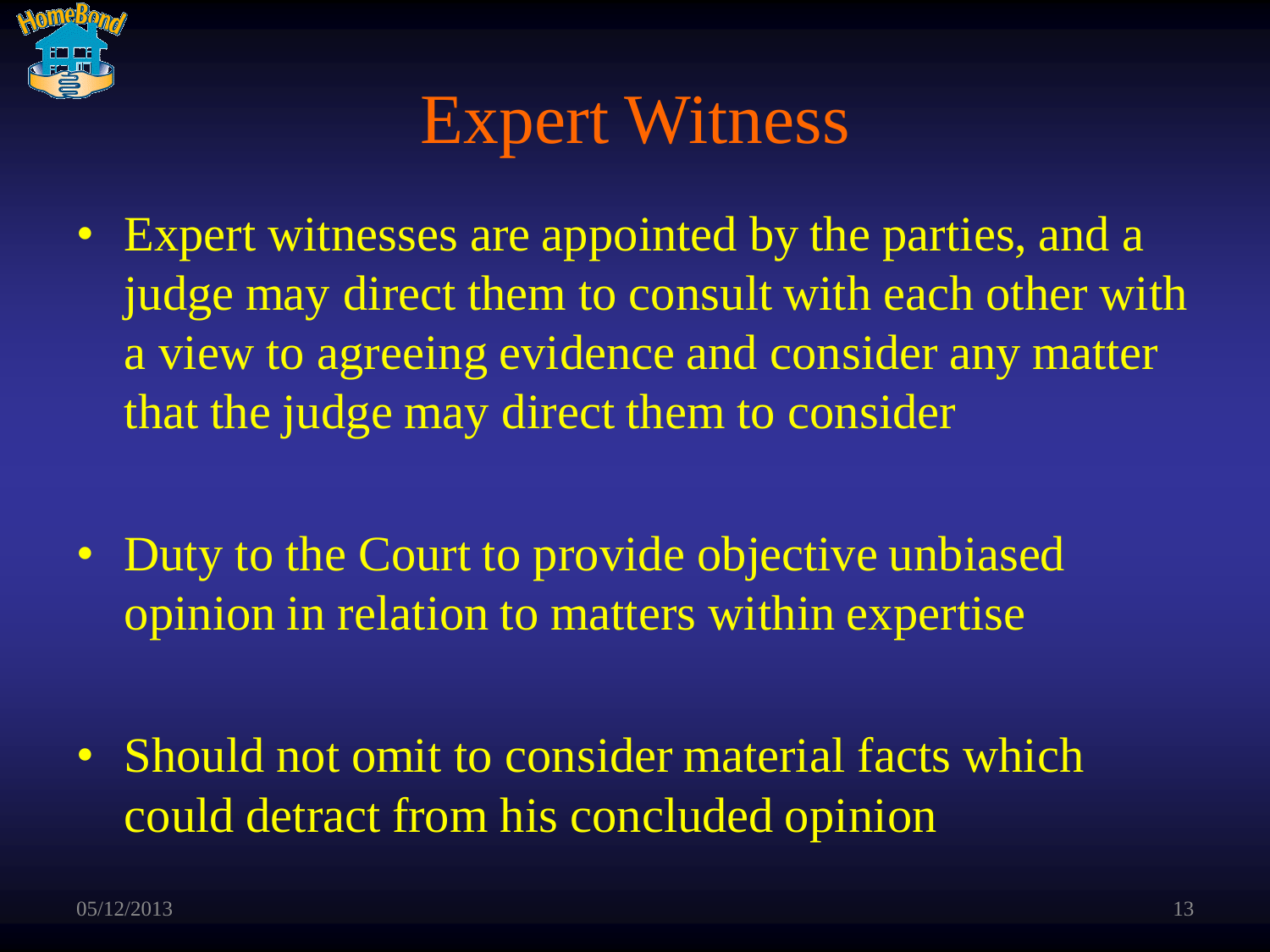

### **Skill and Care**

Under normal circumstances, the appropriate standard of care will be the skill and care reasonably to be expected of a competent person .

May be liable to the client for any losses which the client incurs as a result of incorrect conclusions or recommendations in, or omissions from the report – negligence, breach of contract, statute.

Competent Person definition in I.S. 398-1 (2013)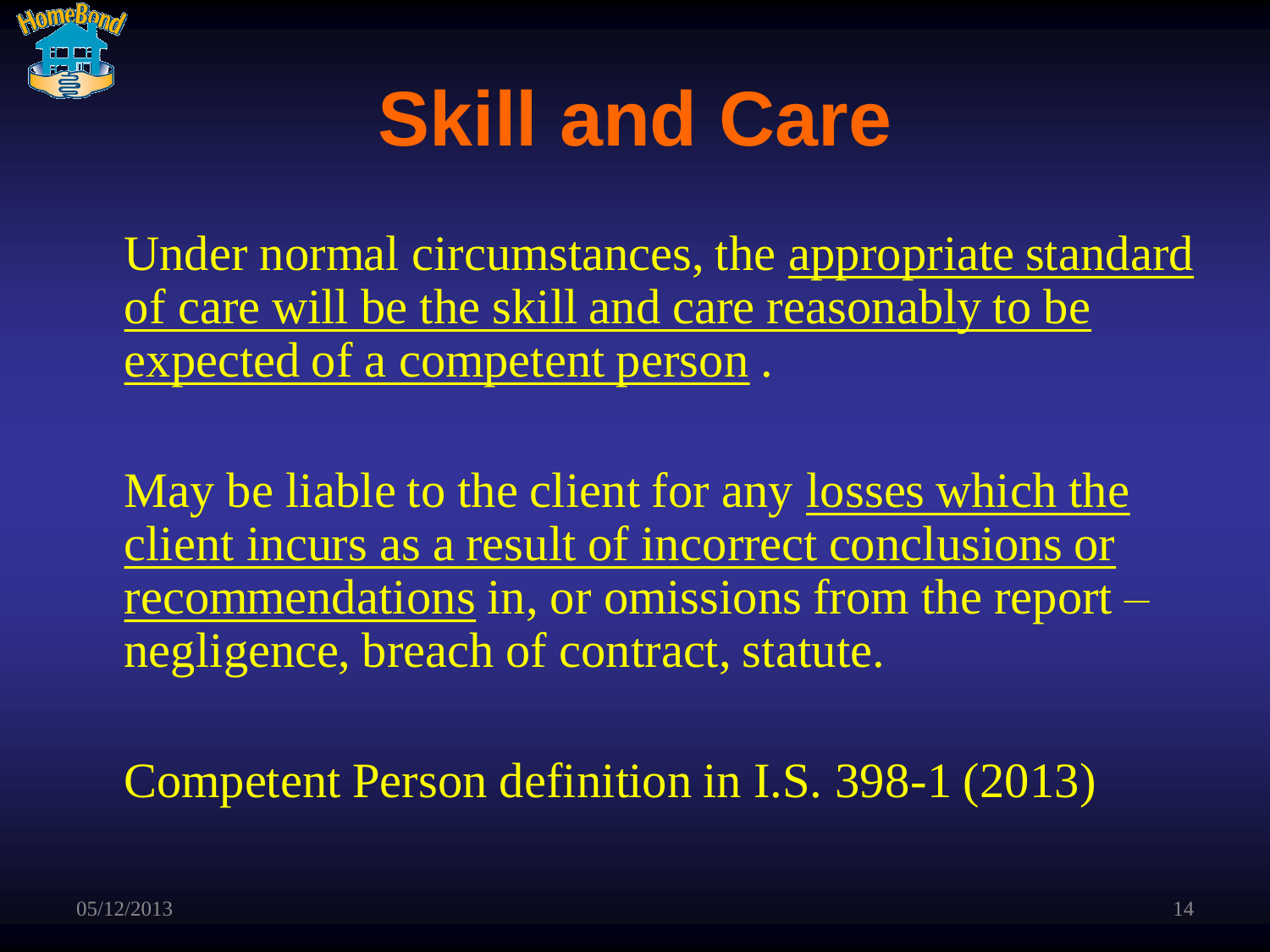

### **Negligence**

An person who carries out an investigation may be negligent because of a failure to exercise reasonable skill and care at any stage in the production of the report, including negligent planning, negligent observations, negligent recording and analysis of data, negligent writing and checking of the report and failure to recommend specialist advice.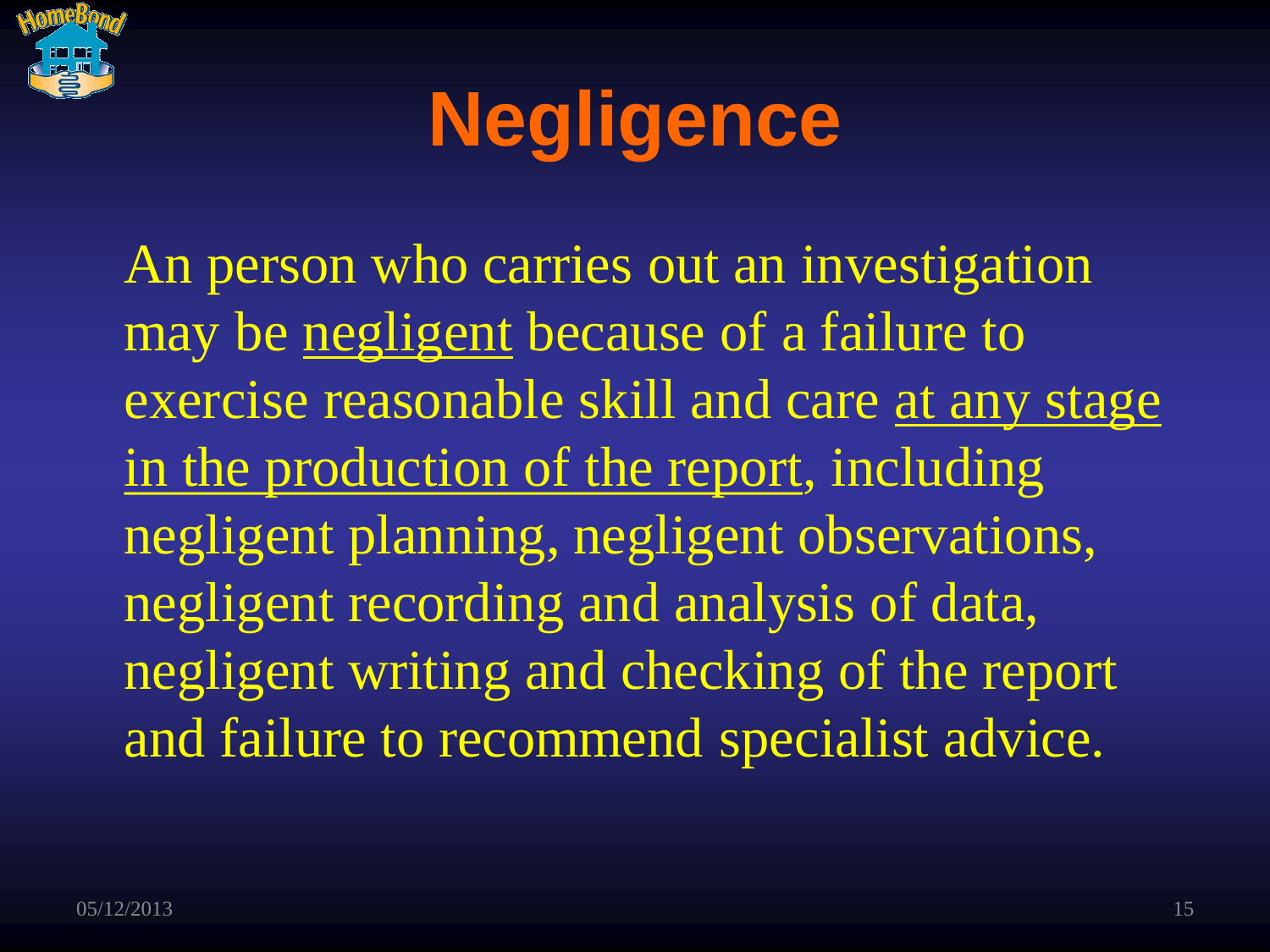

# **Minimise Risk (1)**

A procedure checklist should be compiled and used when carrying out investigations. It should enable you to indicate the level of detail of the examination performed on each element. The proper use of such a list indicates to a court or other tribunal that a satisfactory system of working has been employed and that care and professionalism have been exercised.

#### Retention & retrieval of records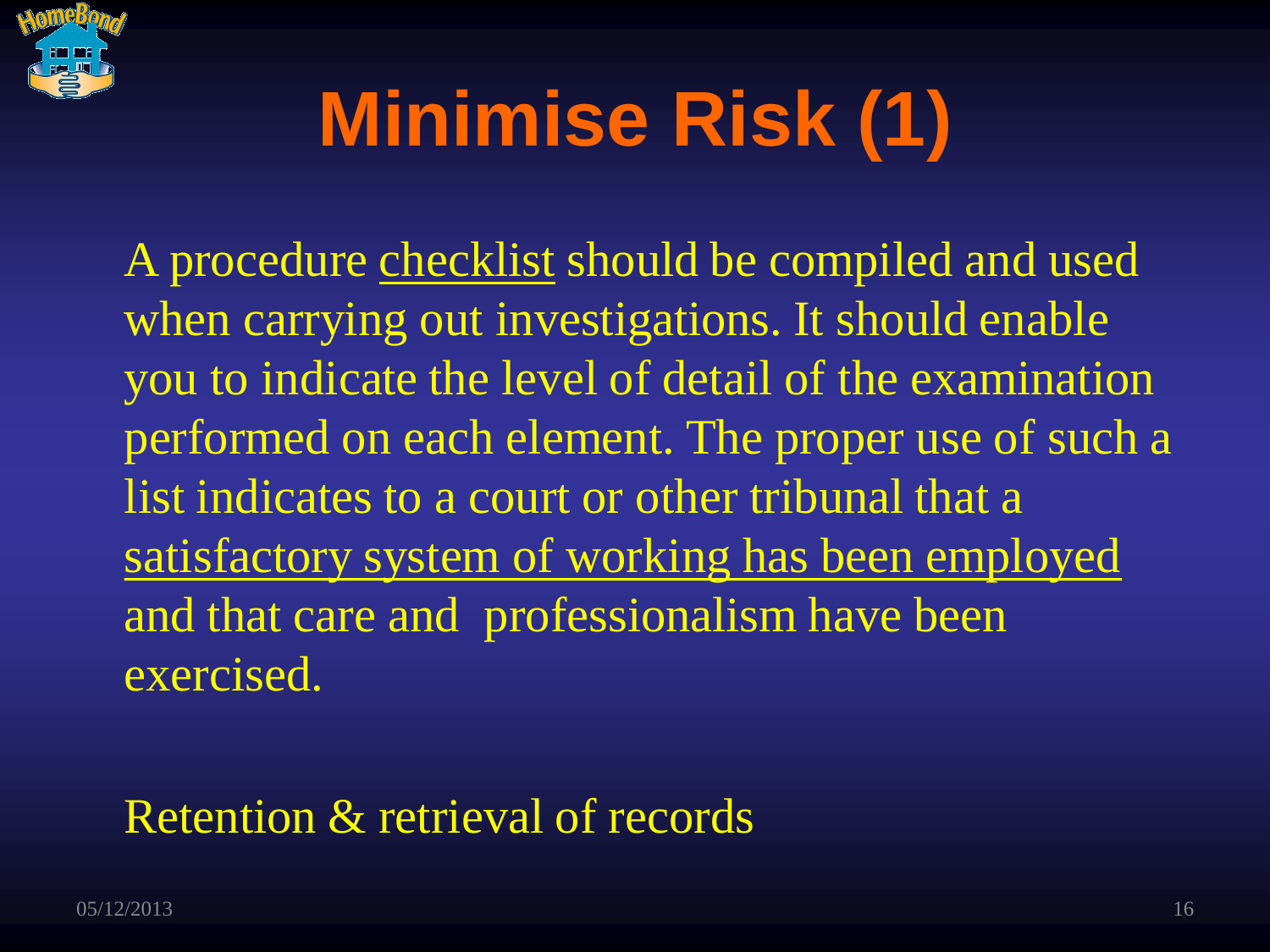

# **Minimise Risk (2)**

- You should set out the intended scope and purpose of the appointment in writing at the time of appointment and should, where possible, see that this is agreed with the client
- The scope and purpose should then be included either as an appendix to or repeated in the text of the report along with any standard terms and conditions of engagement. This provides clarity within the report as to what the professional was engaged to do.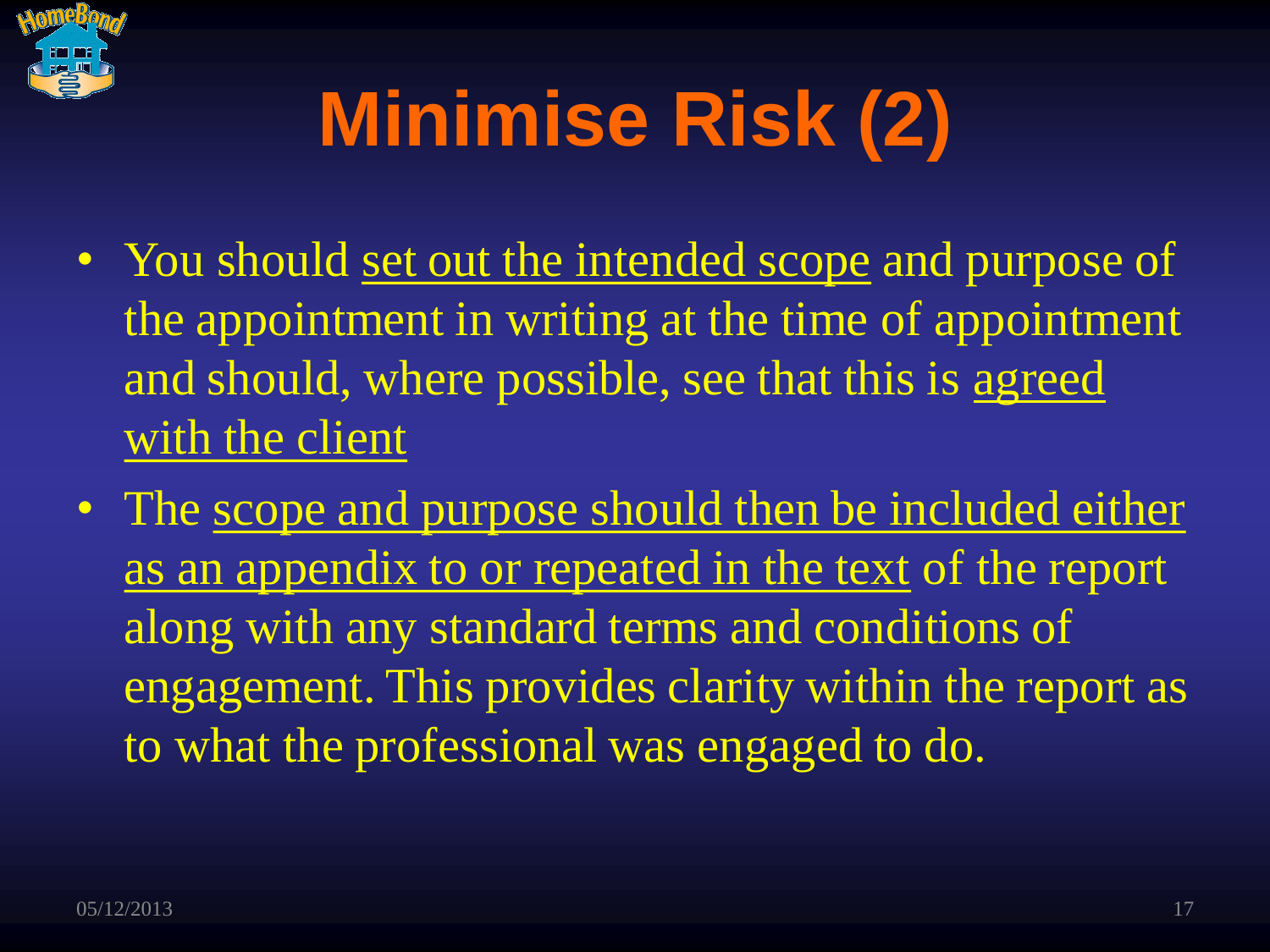

# **Minimise Risk (3)**

When making recommendations you should, if appropriate, explain any shortcomings in the data upon which this advice is based. You should indicate whether and to what extent unforeseen circumstances might make a reassessment of this advice necessary.

Qualifications of this nature not only provide the client with more honest advice, but also make it more difficult for anyone, client or third party, to misinterpret the report.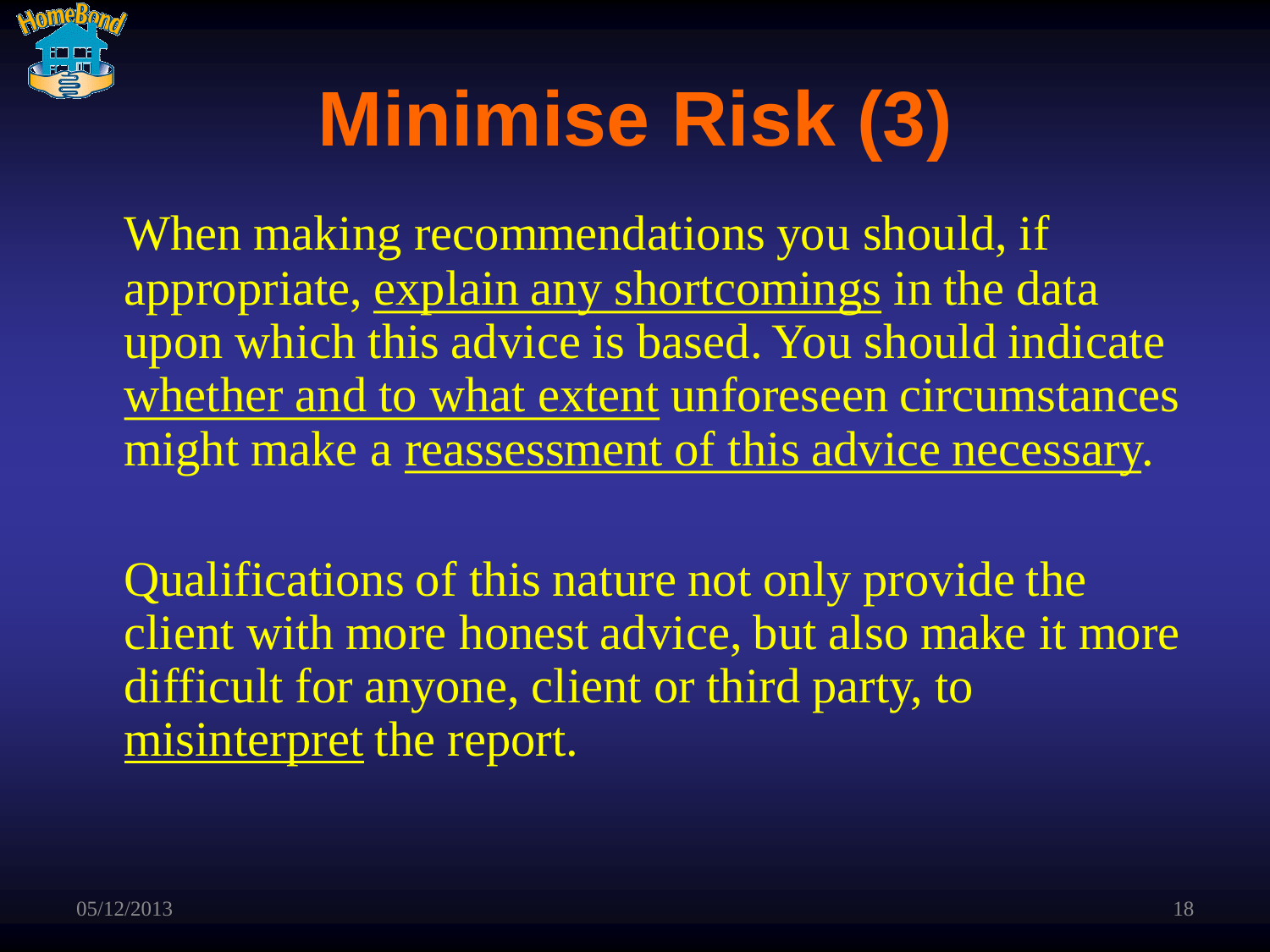

# **Minimise Risk (4)**

You should be careful not to tender advice you are not qualified to give.

Any necessary statements concerning, for instance, legal or insurance matters or specialist technical elements should only be made in the broadest possible terms and should be accompanied by recommendations to seek advice from suitably qualified consultants or firms.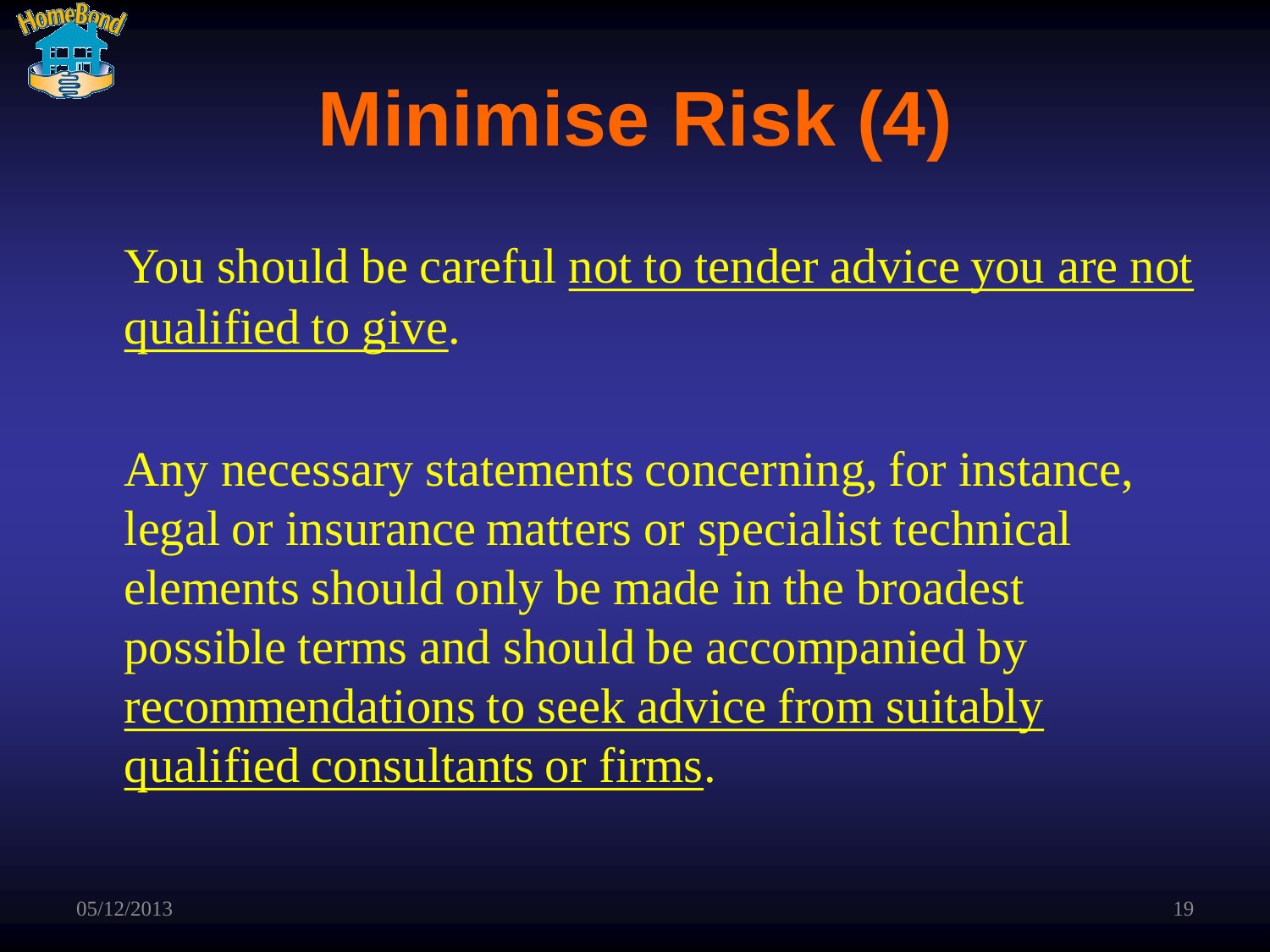

# **Minimise Risk (5)**

### **Limitations on Liability**

- Client / 3<sup>rd</sup> Parties
- Time
- Cap
	- Monetary sum
	- Level of insurance
	- Type of loss
- Net Contribution clause
- Unfair Contract Terms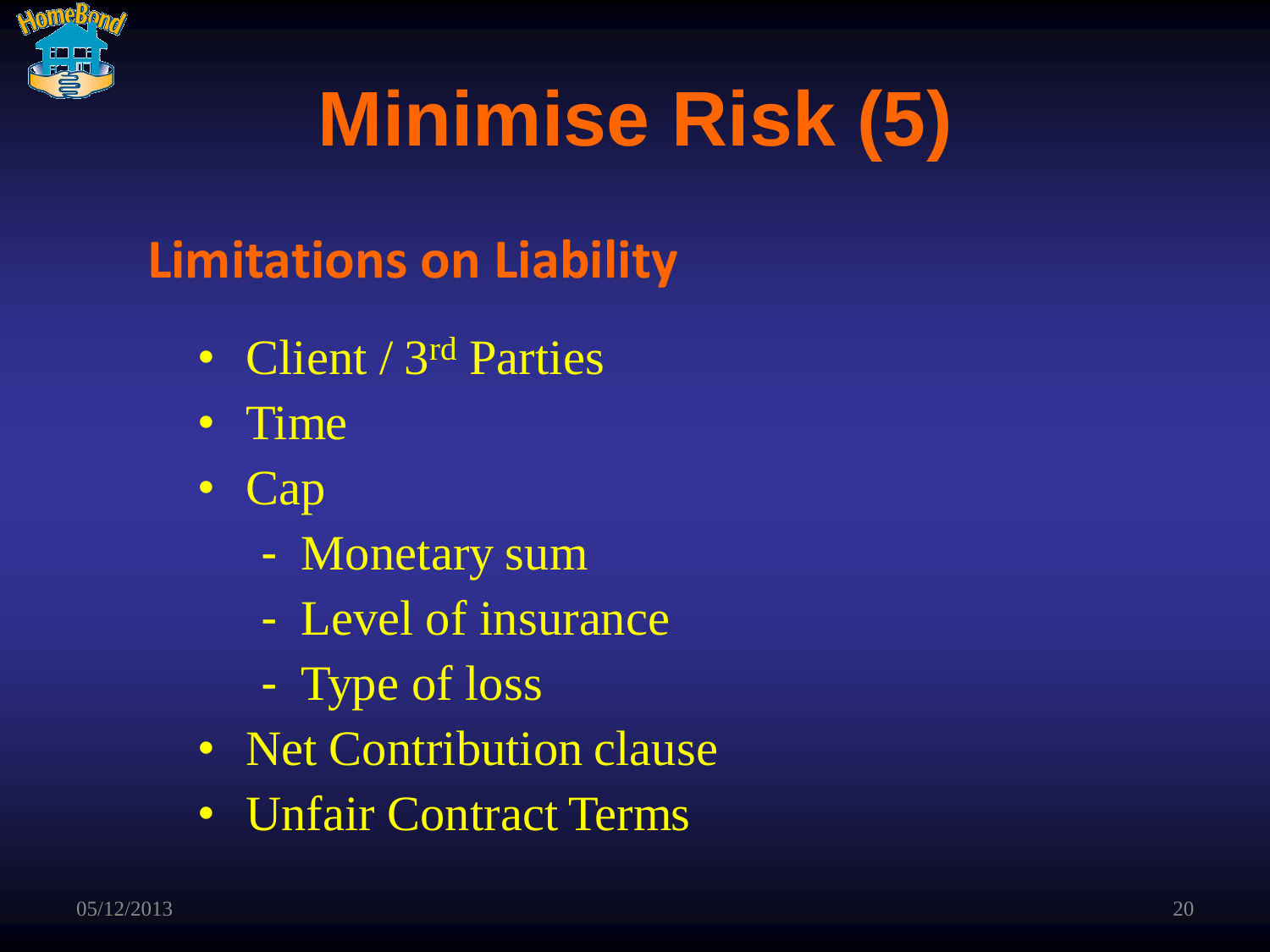

### **Minimise Risk (6)**

#### **Disclaimer**

You may seek to exclude liability to persons other than the client and to whom they may owe a duty of care by the use of a prominent 'disclaimer' in the report. When such a duty of care is owed to a third person the use of a disclaimer is only effective if the Court also considers the disclaimer to be reasonable.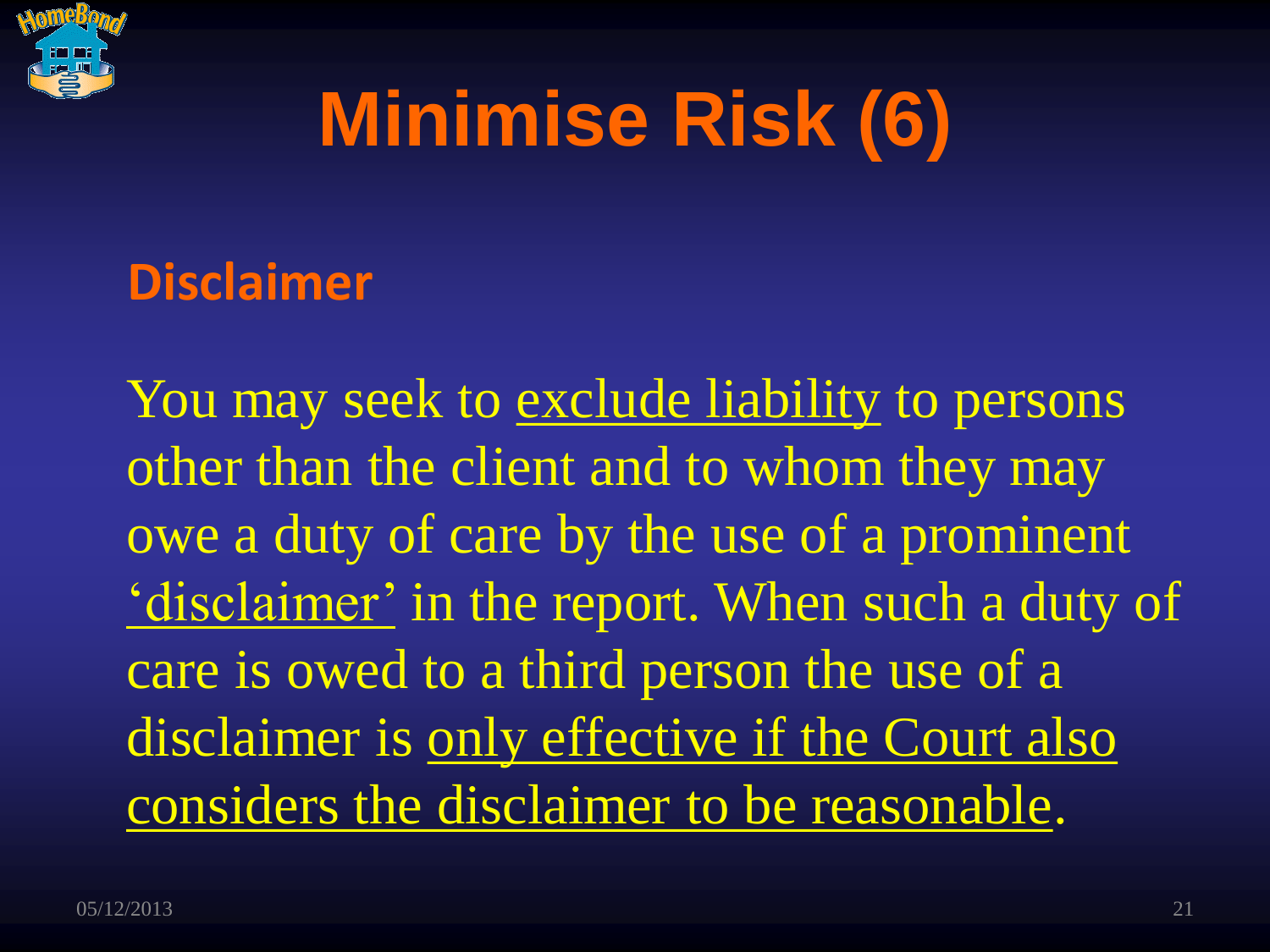

# **Form of Report (1)**

• The written report is the 'final product' and is the only tangible evidence the client possesses. It is important to employ care and expertise in its preparation so that the client can obtain the maximum benefit from the work carried out.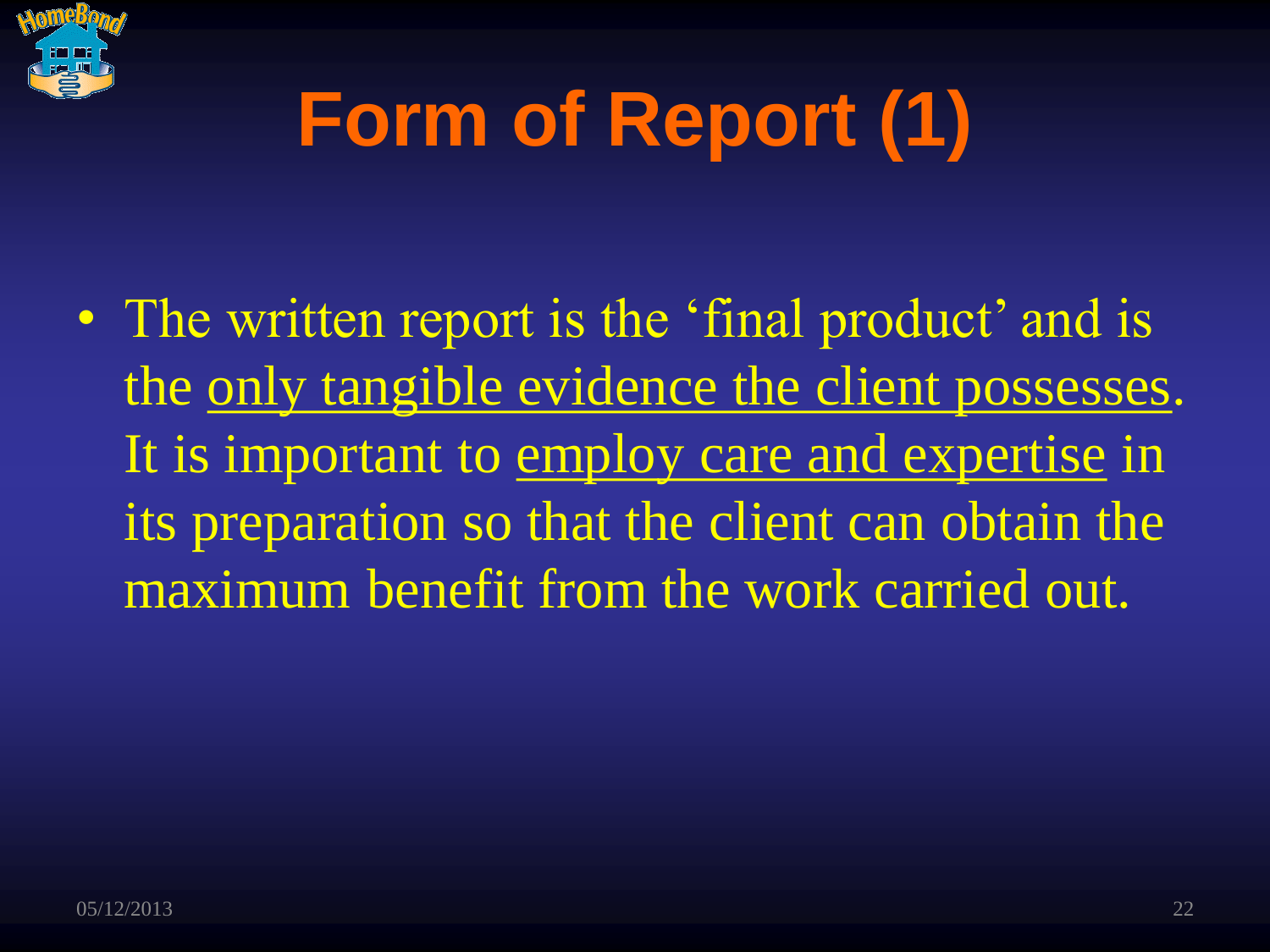

# **Form of Report (2)**

- Standard phrases or paragraphs may be helpful in the preparation of the report but there are both risks and advantages in using them. They may act as a 'checklist' to see that all points have been reviewed, but care should be taken to ensure that such paragraphs have been properly considered for inclusion and, to that extent, are relevant.
- Inclusion of irrelevant standard paragraphs may be used against you to show that little thought went into the production of the report.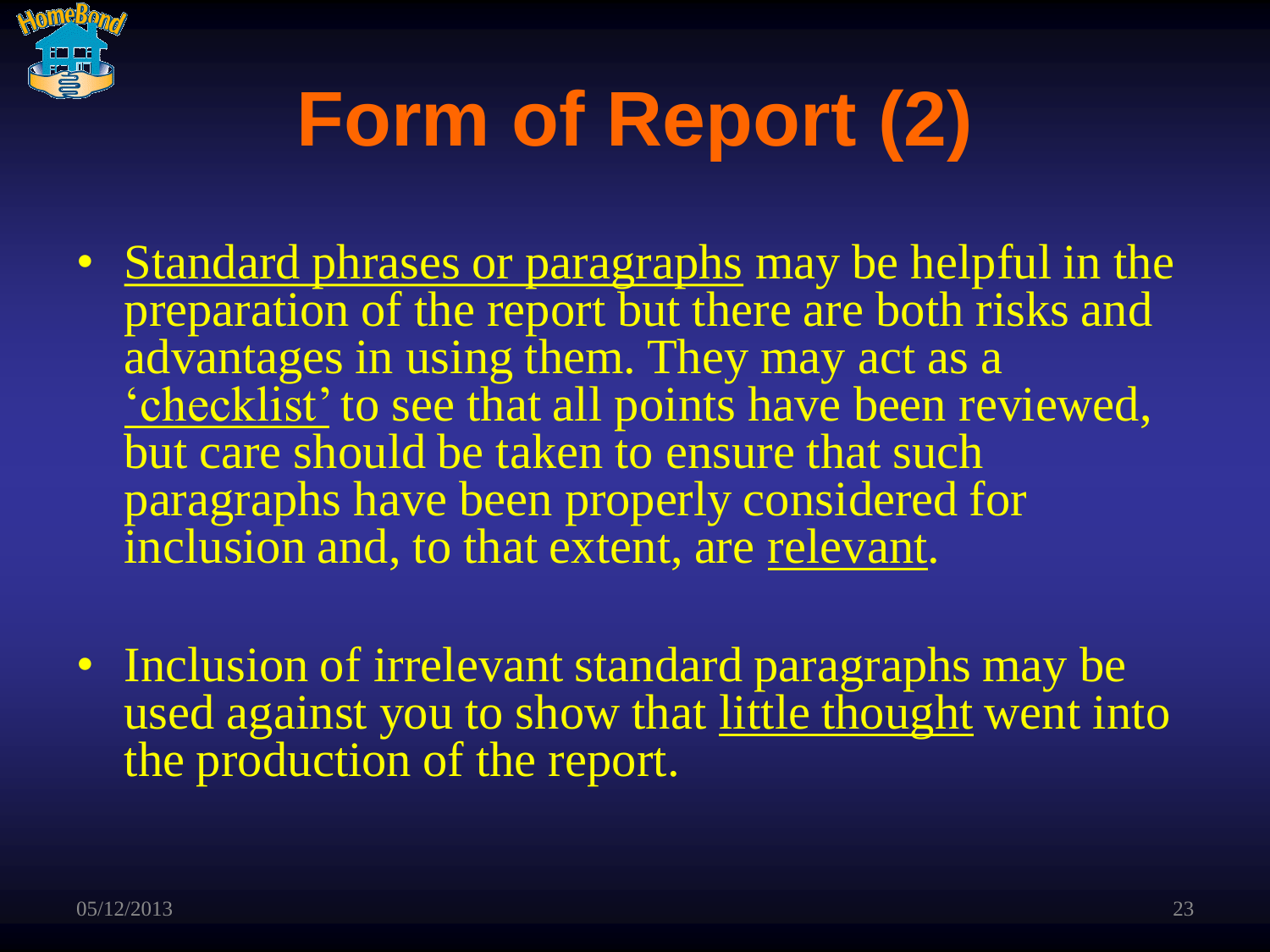

# **Form of Report (3)**

• If a large amount of technical information is to be included, appendices could be used. Suitable photographs, layout plans and sketches may assist in illustrating comments made in the text and these can best be included as an appendix which could be bound separately for ease of reference.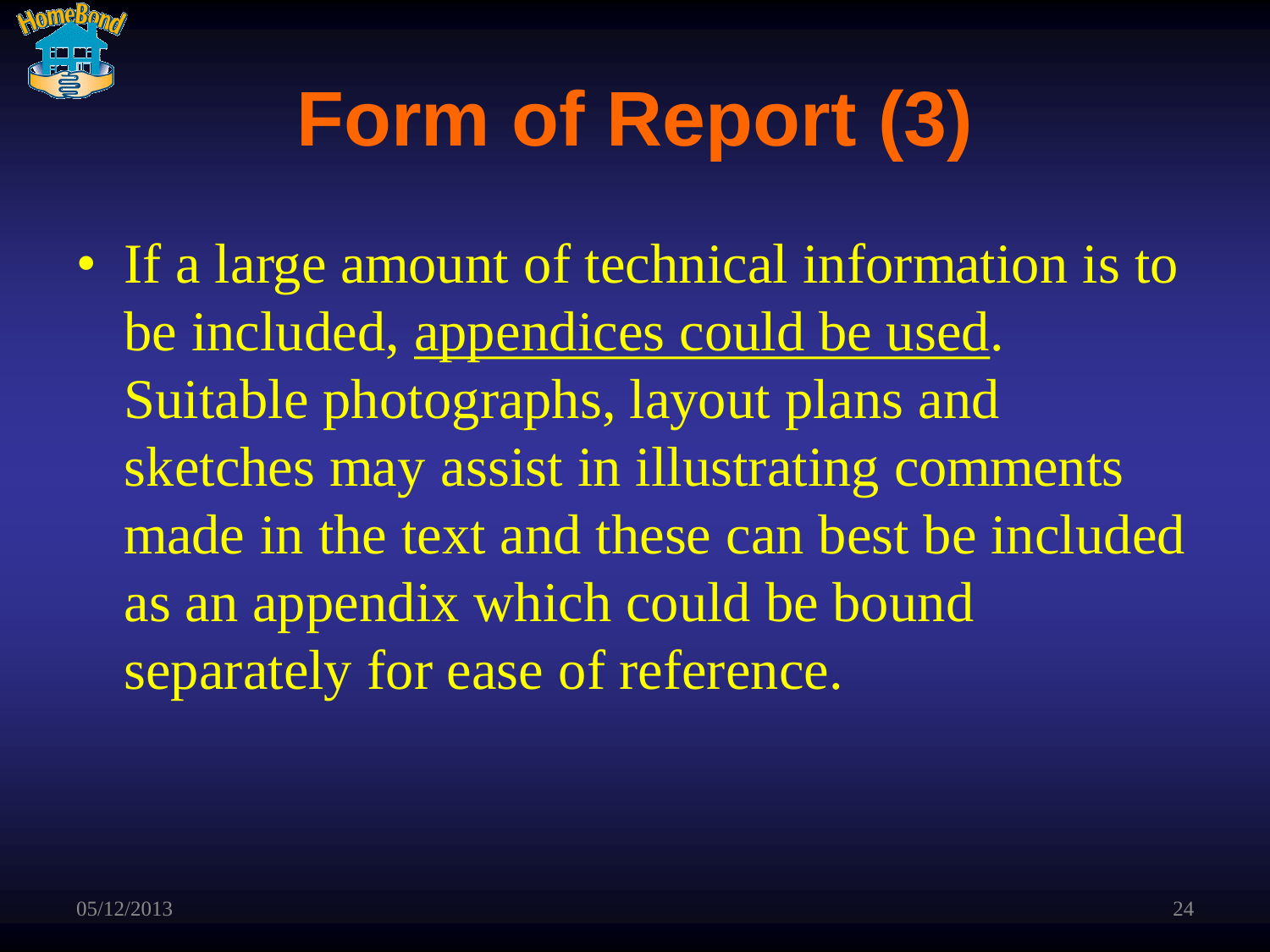

# **Form of Report (4)**

- The assessment should be the logical conclusion of the findings. Only refer to alternative relevant and likely causes based on strong evidence.
- Avoid giving authoritative opinion on subjects not within your professional training and experience. Instead, consider pointing the client towards appropriate specialist help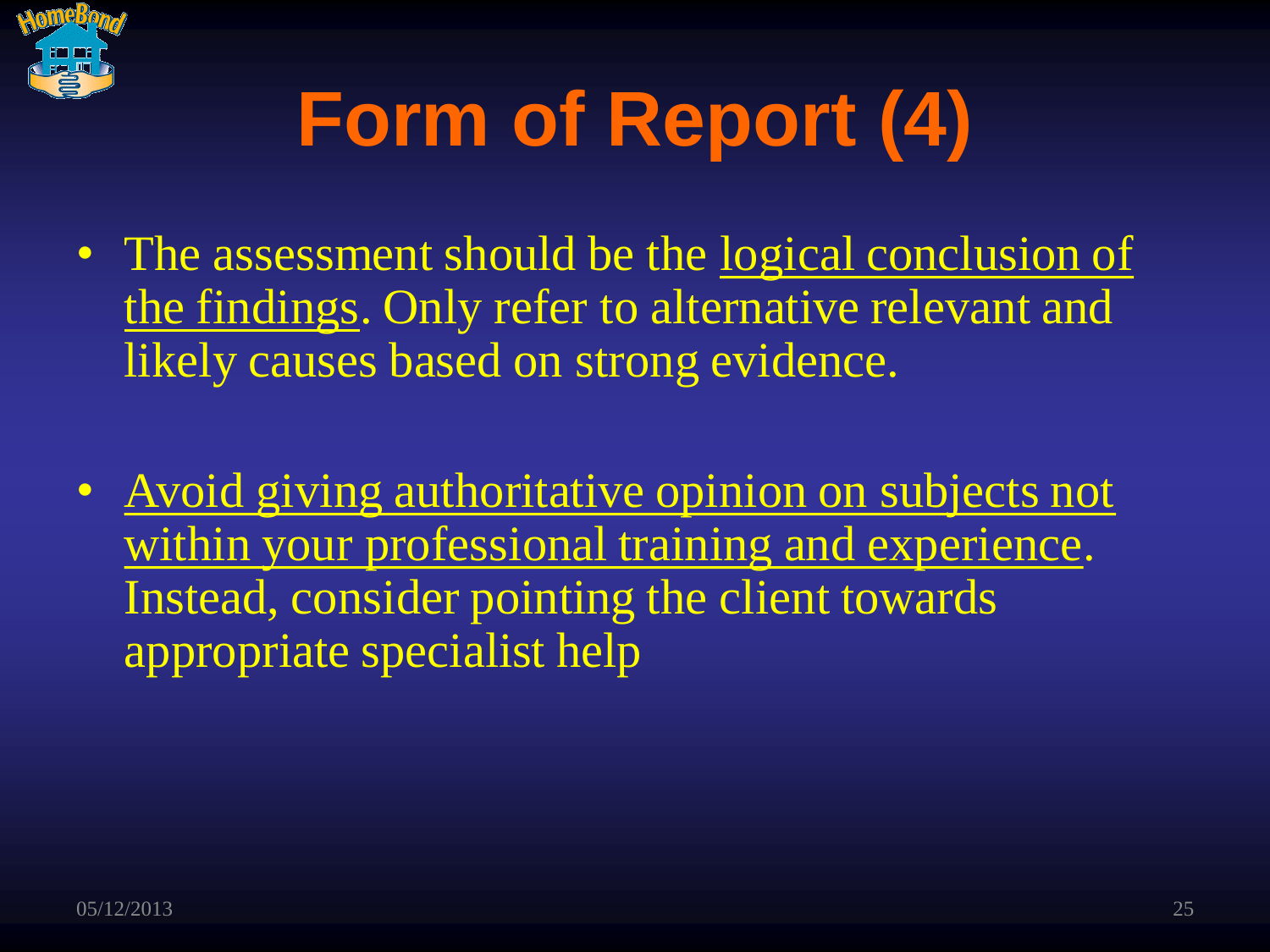

# **Form of Report (5)**

- A simple report may be quite adequate.
- Whatever format is chosen, the report should satisfactorily answer the brief and be written in such a manner that it will be clearly understood by a client who may not be familiar with technical terms.
- As far as possible write in plain English that anyone can understand.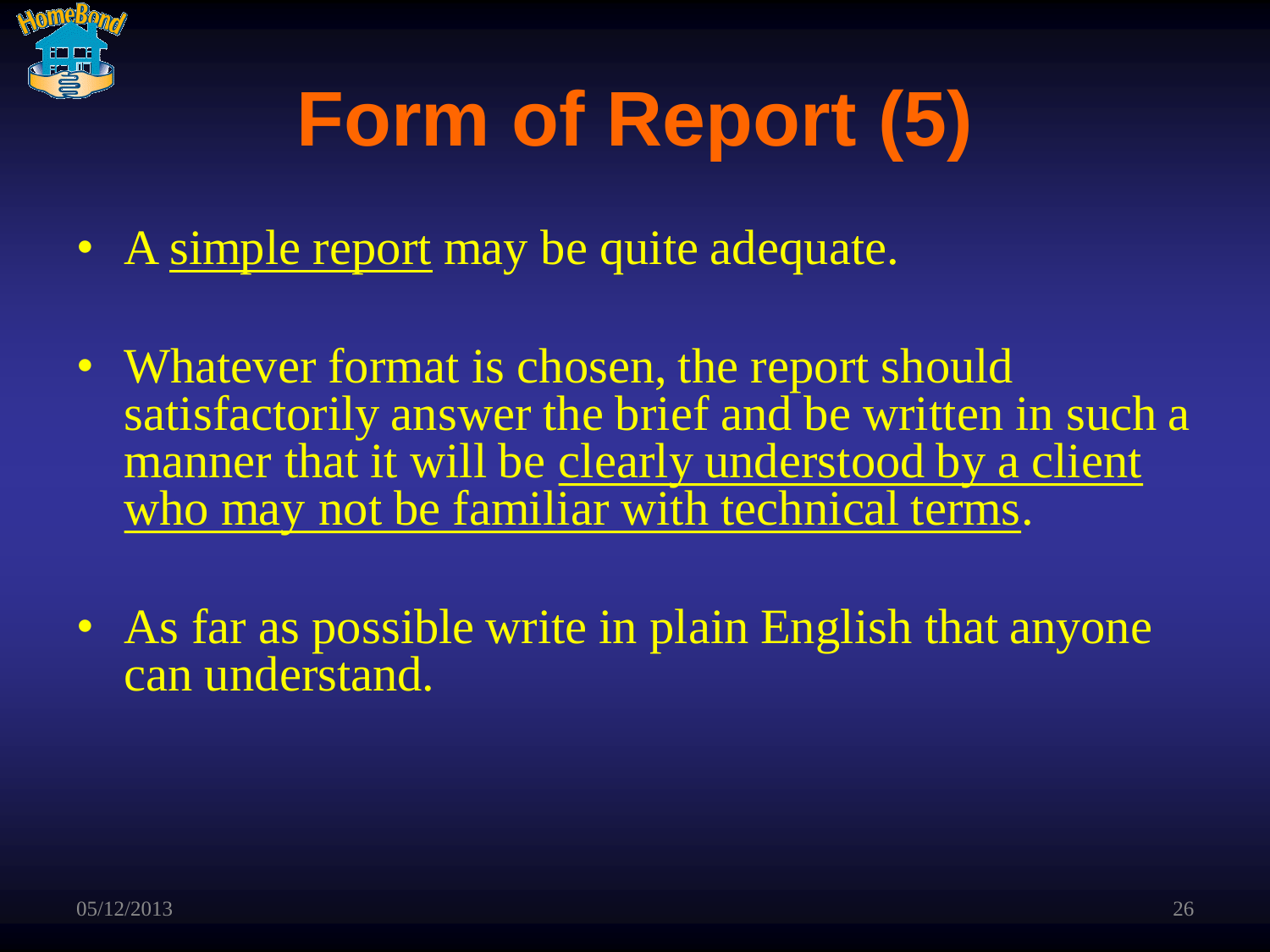

# **Form of Report (6)**

- *Front cover* title, address, client, agent, date
- *Contents page* useful if lengthy report
- *Synopsis/Executive summary –* It should generally be capable of being read in isolation but with reference to the main body of the report. The main messages and recommendations should be written so as to be generally understood by a layperson.
- *Introduction –* scope & limitations, purpose & caveats, survey procedures undertaken & restrictions, general description of building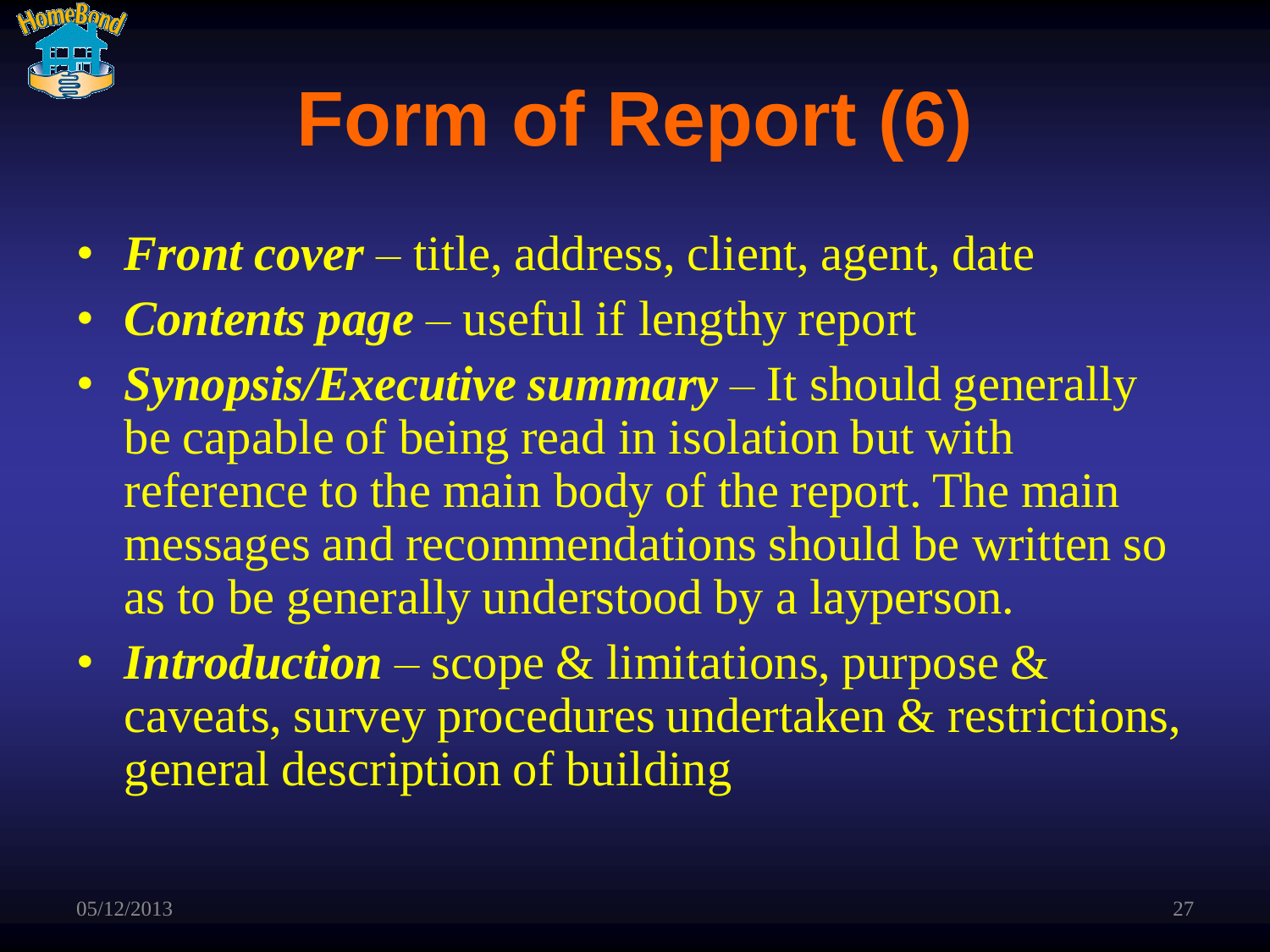

# **Form of Report (7)**

• *Sections dealing with specific topics -* These are the main sections of the report and would cover specific items within the scope of the investigations, e.g. XRD, Thin Section, SEM-EDAX etc. The section should include findings and conclusions, and can include recommendations.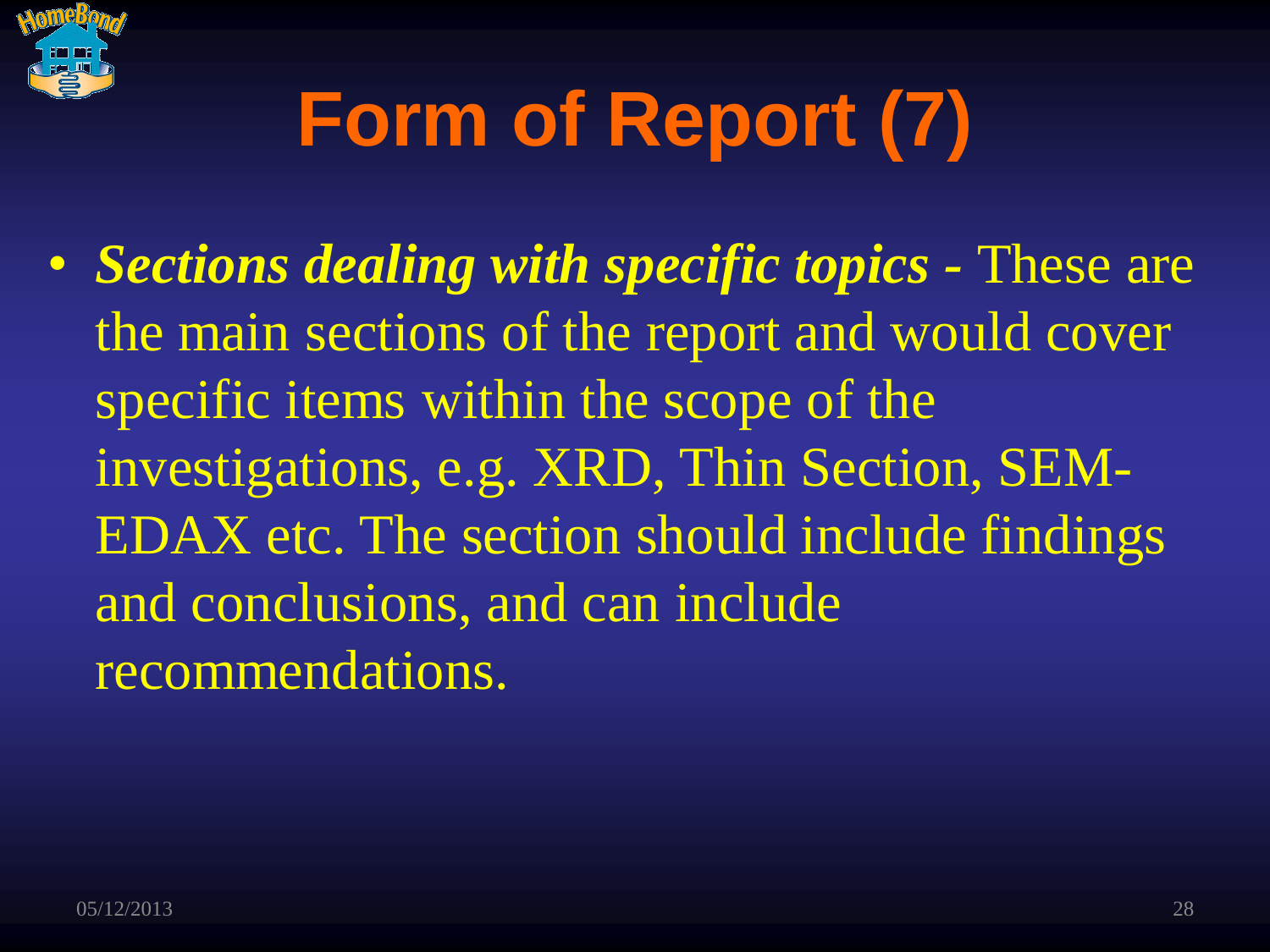

# **Form of Report (8)**

- *Summary of conclusions and recommendations -* If the report is of any significant length, it is usually appropriate to include a final section to allow the reader to learn of the recommendations without reading all the detail included in the sections on specific topics.
- It may be that a synopsis will make this section redundant but often the recommendations will warrant more space than will be available in the synopsis.